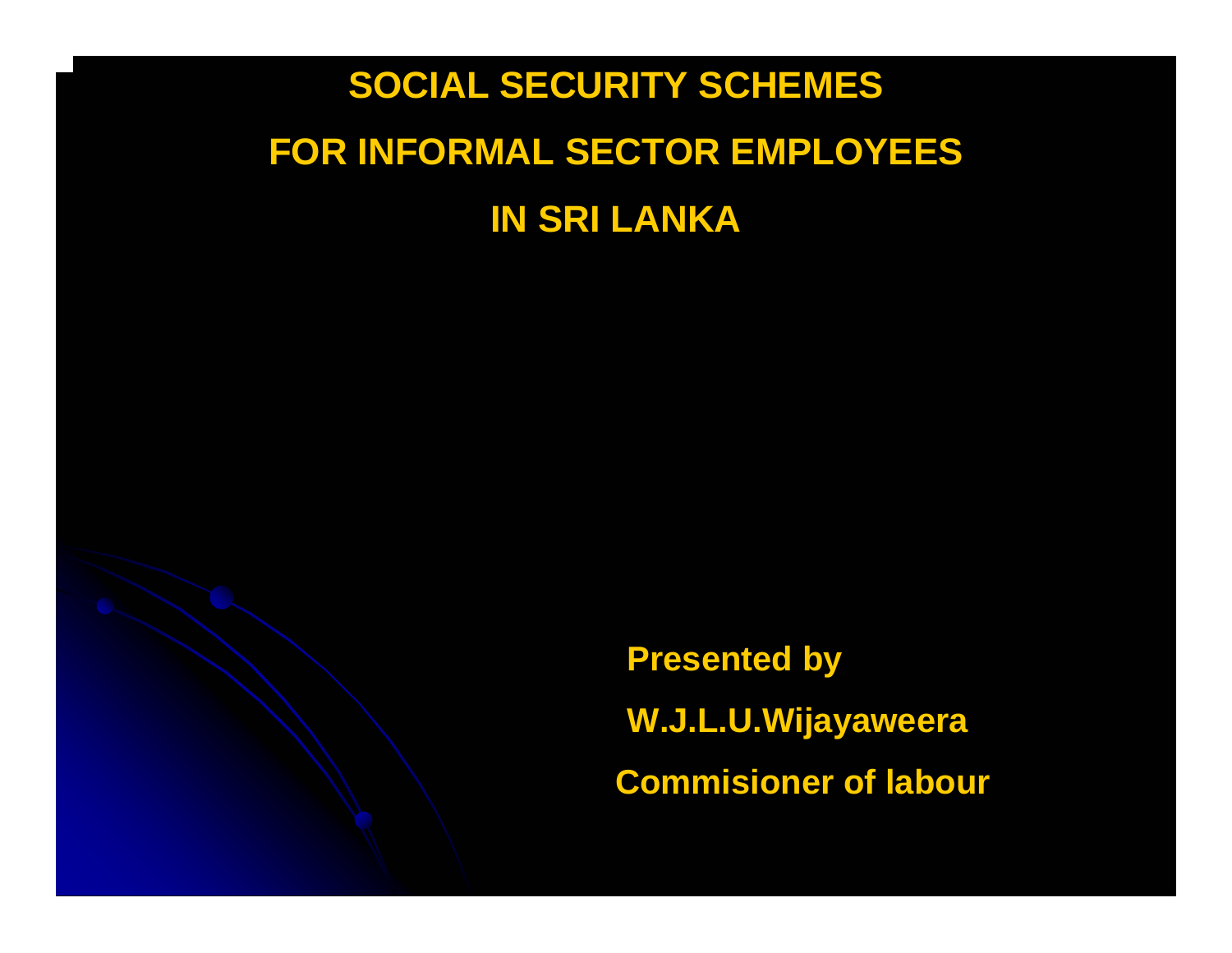

## Informal sector

- **❖ Farmers pension and social security benefit** scheme Act no 12 of 1987
- Fishermen Pension and social security benefit scheme Act 23 of 1990
- ❖ Pension and social security scheme for the self employed
- ❖ Social Security Board Act No 17 of 1966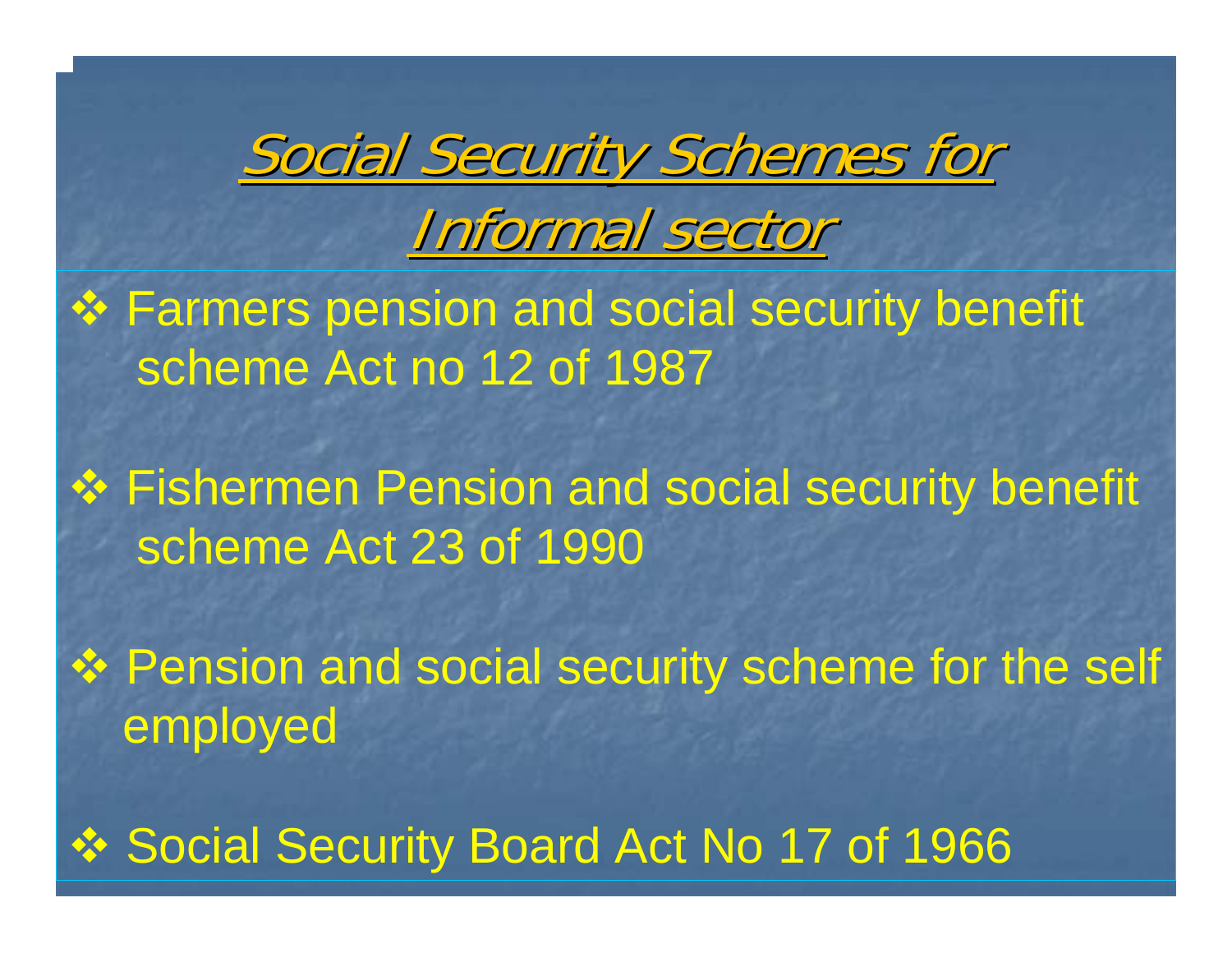

*Scheme*

### Objectives and Target

 $\triangleright$  To provide social security to peasant farmers who operate on a subsistence level, during their old life or disability and to their families.

¾ Primary target was 2 million.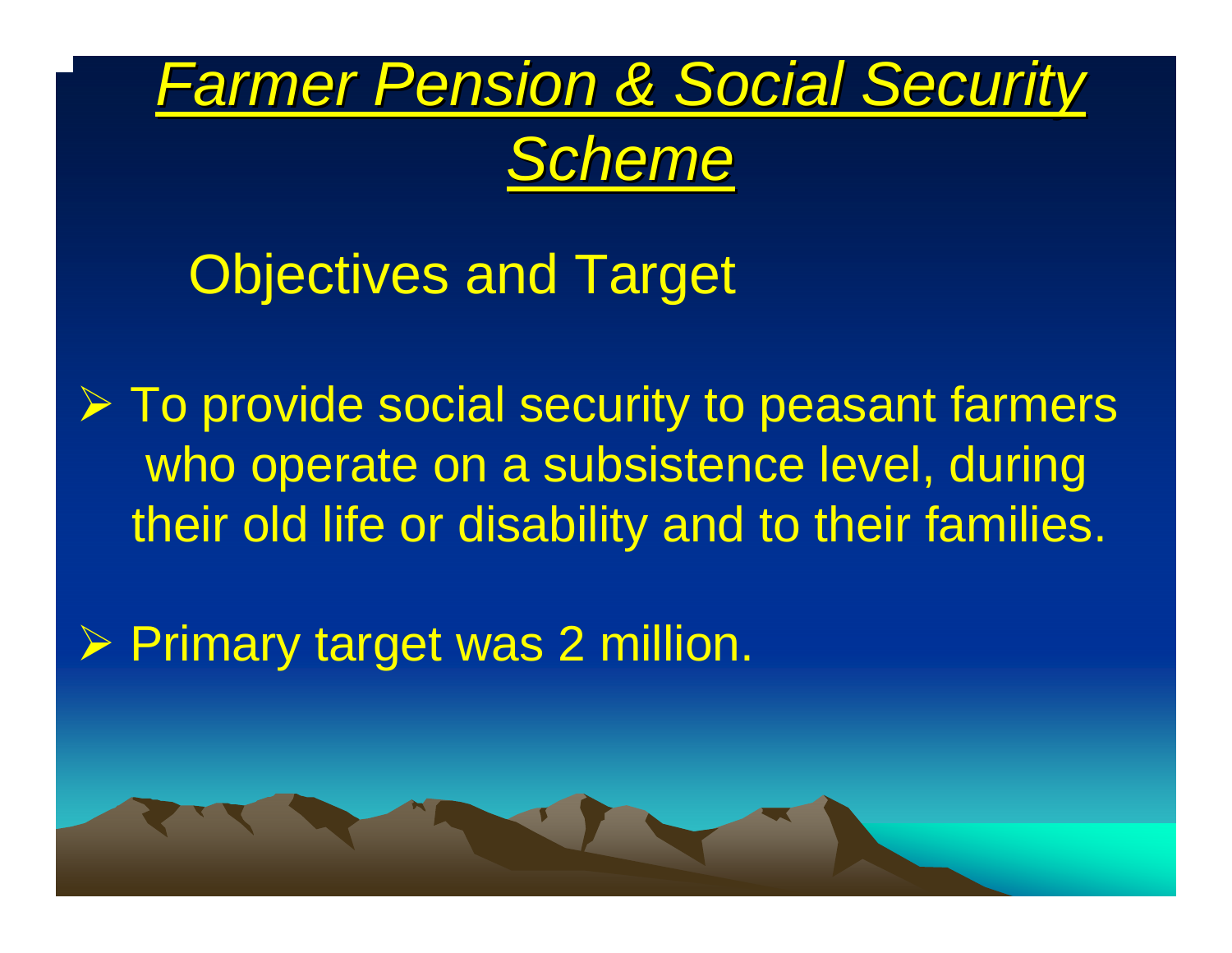### Administraton of the Fund

¾ Scheme is administered and managed by AAIB

¾ District Level by District Offices

 $\checkmark$  Field Officers

9Clerical Officers

9 Development Officers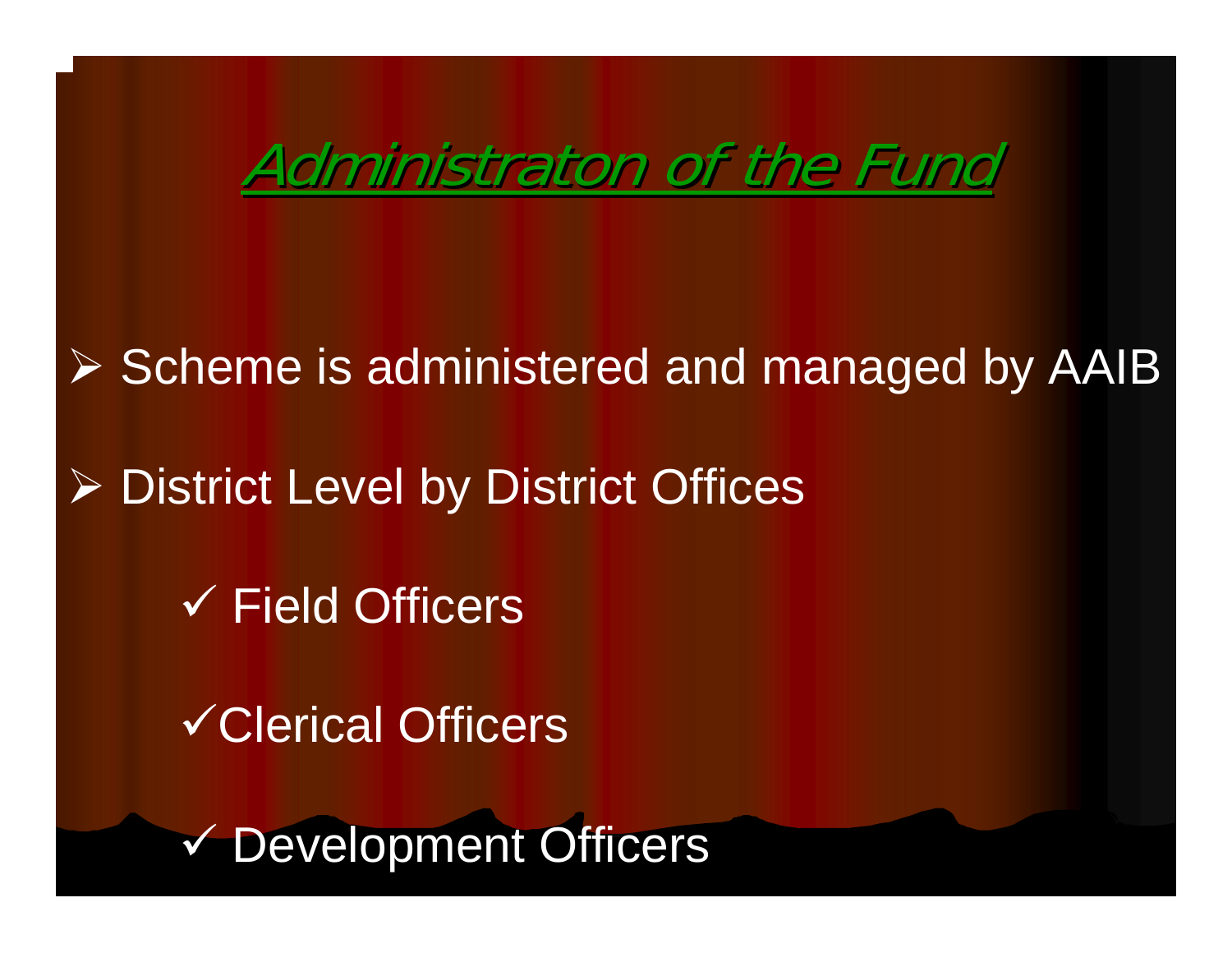#### *Rules of eligibility for membership in the*

#### *farmers' pension and security benefit scheme.*

| <b>Occupation category</b>         | <b>Ownership of</b>     | <b>Minimum</b> | <b>Maximum</b> | <b>Other qualification</b> | Age at which          |
|------------------------------------|-------------------------|----------------|----------------|----------------------------|-----------------------|
|                                    | land                    | age            | age            |                            | pension is payable    |
|                                    |                         |                |                |                            |                       |
| <b>Caltivation of:</b>             | Tea - less than 2       |                |                | Non-entitlement to a       | On completion of 60   |
|                                    | acres                   |                |                | pension/benefit under      | years if enrolled at  |
|                                    |                         |                |                | <b>EPF</b>                 | 18-54                 |
| <b>Paddy</b>                       |                         |                |                |                            |                       |
| <b>Subsidiary crops</b>            |                         |                |                |                            |                       |
| <b>Other cereals</b>               |                         |                |                |                            |                       |
| <b>Vagetable &amp; other filed</b> |                         | 18             | 59             |                            |                       |
| <b>Crops</b>                       |                         |                |                |                            | On completion of 5    |
|                                    | <b>Rubber-less than</b> |                |                | Non beneficiaries or       | year from the date of |
| Roots & tuber crops                | 2 acres                 |                |                | pensioners under           | joining scheme if     |
|                                    |                         |                |                | EPF/ETF                    | enrolled at 55-59     |
| <b>Fruits</b>                      |                         |                |                |                            | years of age          |
| <b>Betel</b>                       | <b>Coconut-lessthan</b> |                |                | <b>Non-entitlement to</b>  |                       |
| <b>Sugarcane</b>                   | 2 acres                 |                |                | benefit upon death of      |                       |
| <b>Owner cultivators</b>           |                         |                |                | spouse                     |                       |
| <b>Lessee Cultivators</b>          |                         |                |                |                            |                       |
| <b>Tenant Cultivators</b>          | <b>Mixed crops less</b> |                |                | Non-income tax             |                       |
| <b>Livestock Cultivators</b>       | than 3 acres            |                |                | payers                     |                       |
| <b>Farm labourers</b>              |                         |                |                |                            |                       |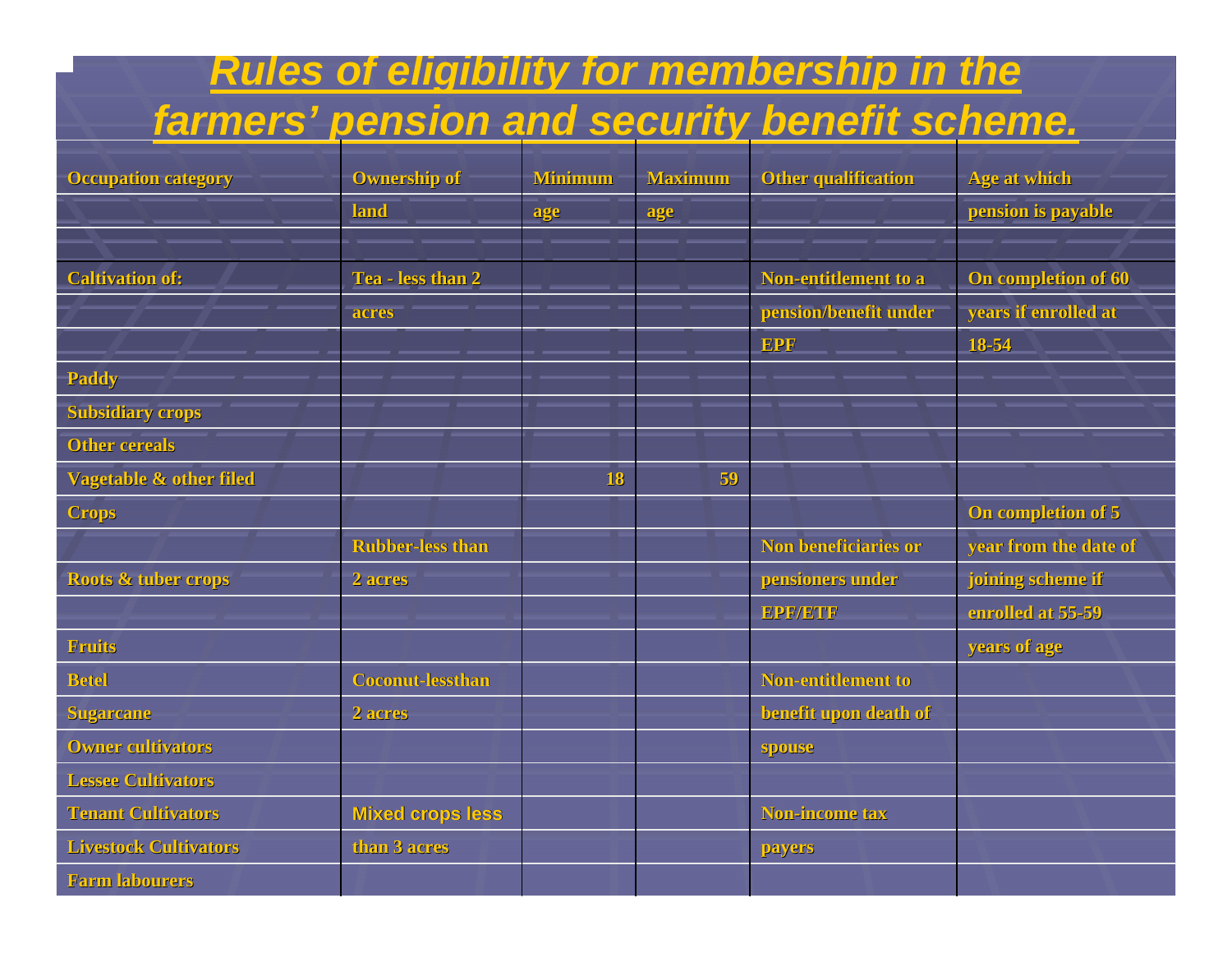

- $\frac{1}{2}$  Regular basis until reaching vesting age. ( A pass book and a policy issued) Discount basis – life time payment in the year of enrolment. (A discount certificate and a policy issued)
	- Option 1 Outright deposit of the full discounted sum.
		- Option 2 Two or Four installments over a period of 12 month.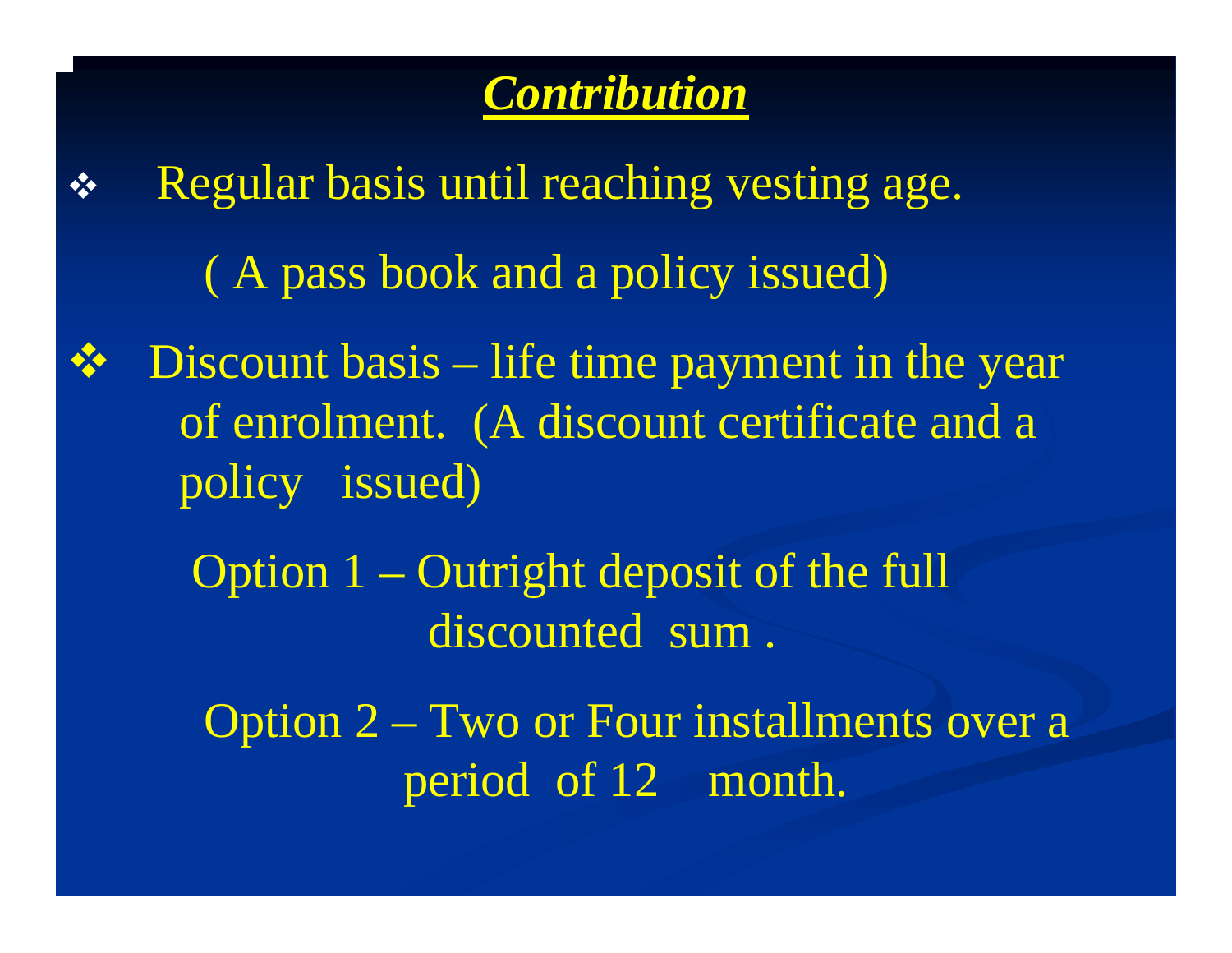**1 = Age 2 = No of instalments 3 = Amt payable 4 = Total amt payable as half yearly instalments until age 60 (Rs) 5 = Percentage of discount 6 = Total amt payable under discount system (Rs) 7 = Amt of monthly pension**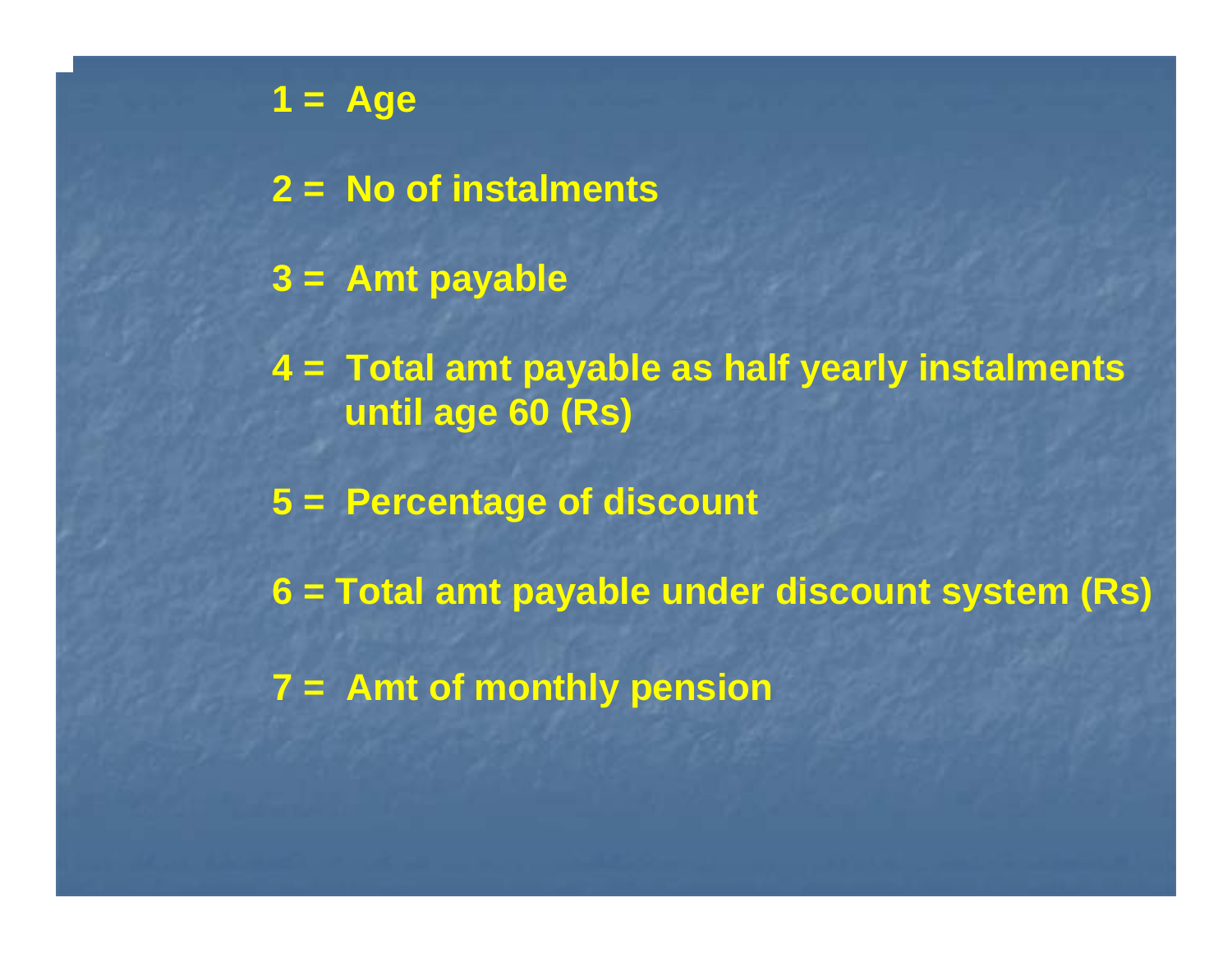| $\mathbf 1$   | $\overline{2}$ | 3   | 4      | 5  | $\acute{\mathrm{o}}$ | $\overline{\int}$ |
|---------------|----------------|-----|--------|----|----------------------|-------------------|
| 18            | 84             | 130 | 10,920 | 75 | 2,720                | 4,167             |
| 19            | 82             | 135 | 11,070 | 75 | 2,810                | 3,833             |
| 20            | 80             | 140 | 11,200 | 74 | 2,900                | 3,500             |
| $\mathbf{21}$ | 78             | 145 | 11,310 | 74 | 2,980                | 3,167             |
| 22            | 76             | 150 | 11,400 | 73 | 3,060                | 3,000             |
| 23            | 74             | 155 | 11,470 | 73 | 3,140                | 2,833             |
| 24            | 72             | 160 | 11,520 | 72 | 3,210                | 2,667             |
| 25            | 70             | 165 | 11,550 | 72 | 3,280                | 2,500             |
| 26            | 68             | 170 | 11,560 | 71 | 3,350                | 2,333             |
| 27            | 66             | 175 | 11,550 | 70 | 3,420                | 2,167             |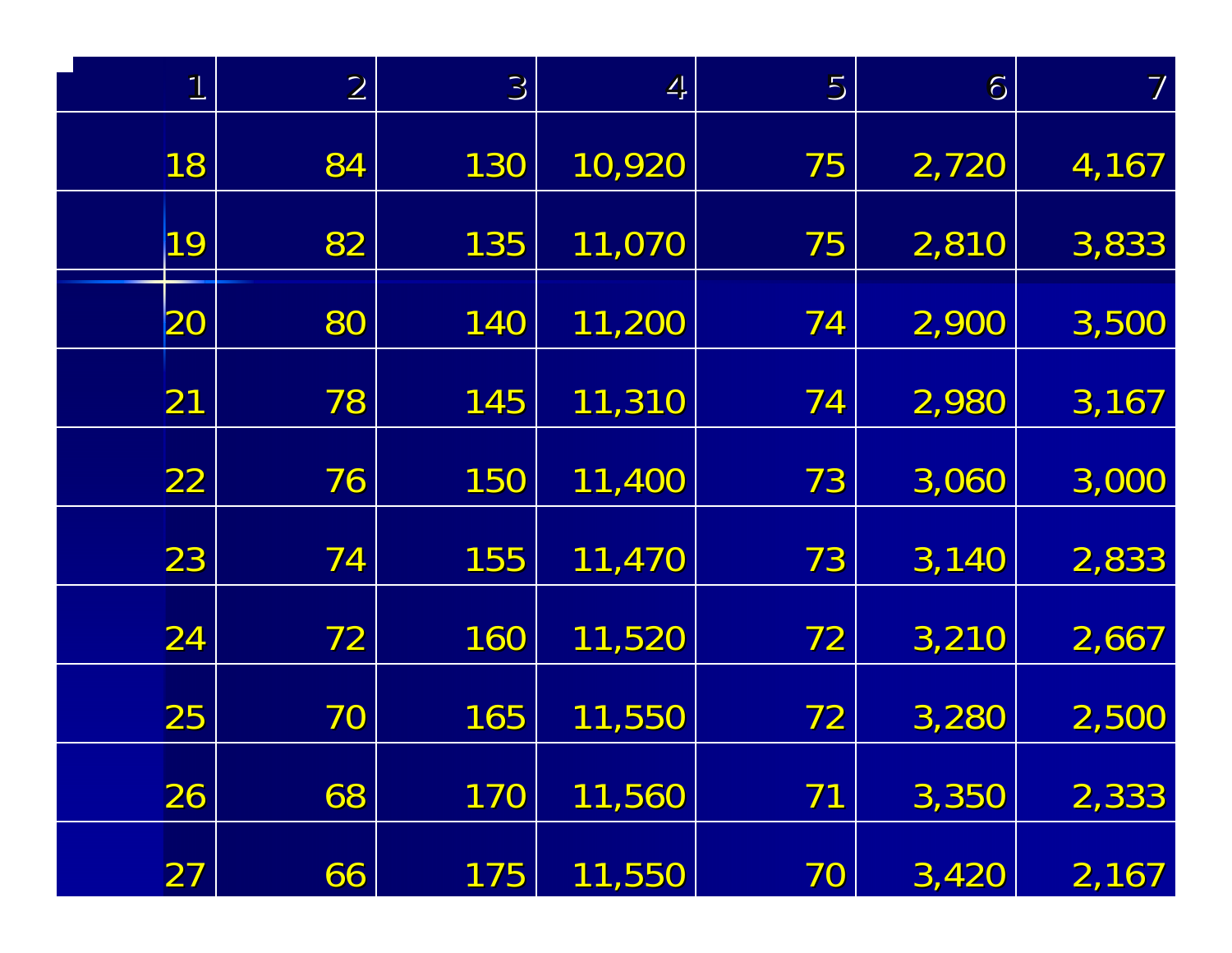| 28 | 64 | 180 | 11,520 | 70 | 3,480 | 2,000 |
|----|----|-----|--------|----|-------|-------|
| 29 | 62 | 185 | 11,470 | 69 | 3,540 | 1,833 |
| 30 | 60 | 190 | 11,400 | 69 | 3,590 | 1,669 |
| 31 | 58 | 200 | 11,600 | 68 | 3,740 | 1,583 |
| 32 | 56 | 215 | 12,040 | 67 | 3,980 | 1,500 |
| 33 | 54 | 225 | 12,150 | 66 | 4,120 | 1,417 |
| 34 | 52 | 235 | 12,220 | 65 | 4,240 | 1,367 |
| 35 | 50 | 250 | 12,500 | 64 | 4,450 | 1,333 |
| 36 | 48 | 260 | 12,480 | 63 | 4,560 | 1,317 |
| 37 | 46 | 270 | 12,420 | 62 | 4,660 | 1,300 |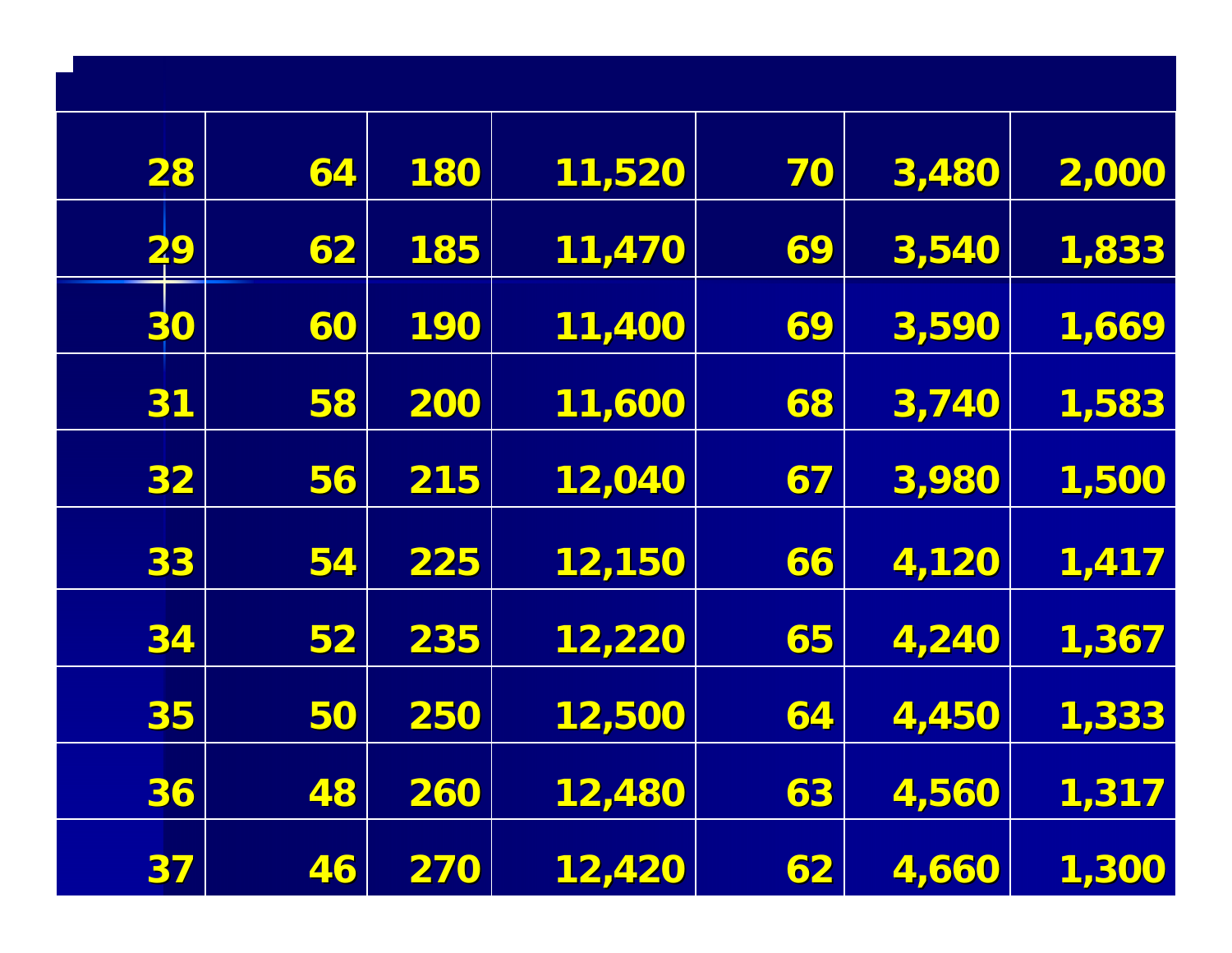| 38  | 44                       | 285 | 12,540 | 62 | 4,740 | 1,283 |
|-----|--------------------------|-----|--------|----|-------|-------|
| 39  | 42                       | 295 | 12,390 | 60 | 4,910 | 1,267 |
| 40- | 40                       | 305 | 12,200 | 59 | 4,980 | 1,250 |
| 41  | 38                       | 320 | 12,160 | 58 | 5,110 | 1,233 |
| 42  | 36                       | 335 | 12,060 | 57 | 5,230 | 1,217 |
| 43  | 34                       | 360 | 12,240 | 55 | 5,480 | 1,200 |
| 44  | 32                       | 380 | 12,160 | 54 | 5,630 | 1,183 |
| 45  | 30                       | 400 | 12,000 | 52 | 5,740 | 1,167 |
| 46  | 28                       | 430 | 12,040 | 50 | 5,970 | 1,150 |
| 47  | $\overline{\mathbf{26}}$ | 455 | 11,830 | 49 | 6,080 | 1,133 |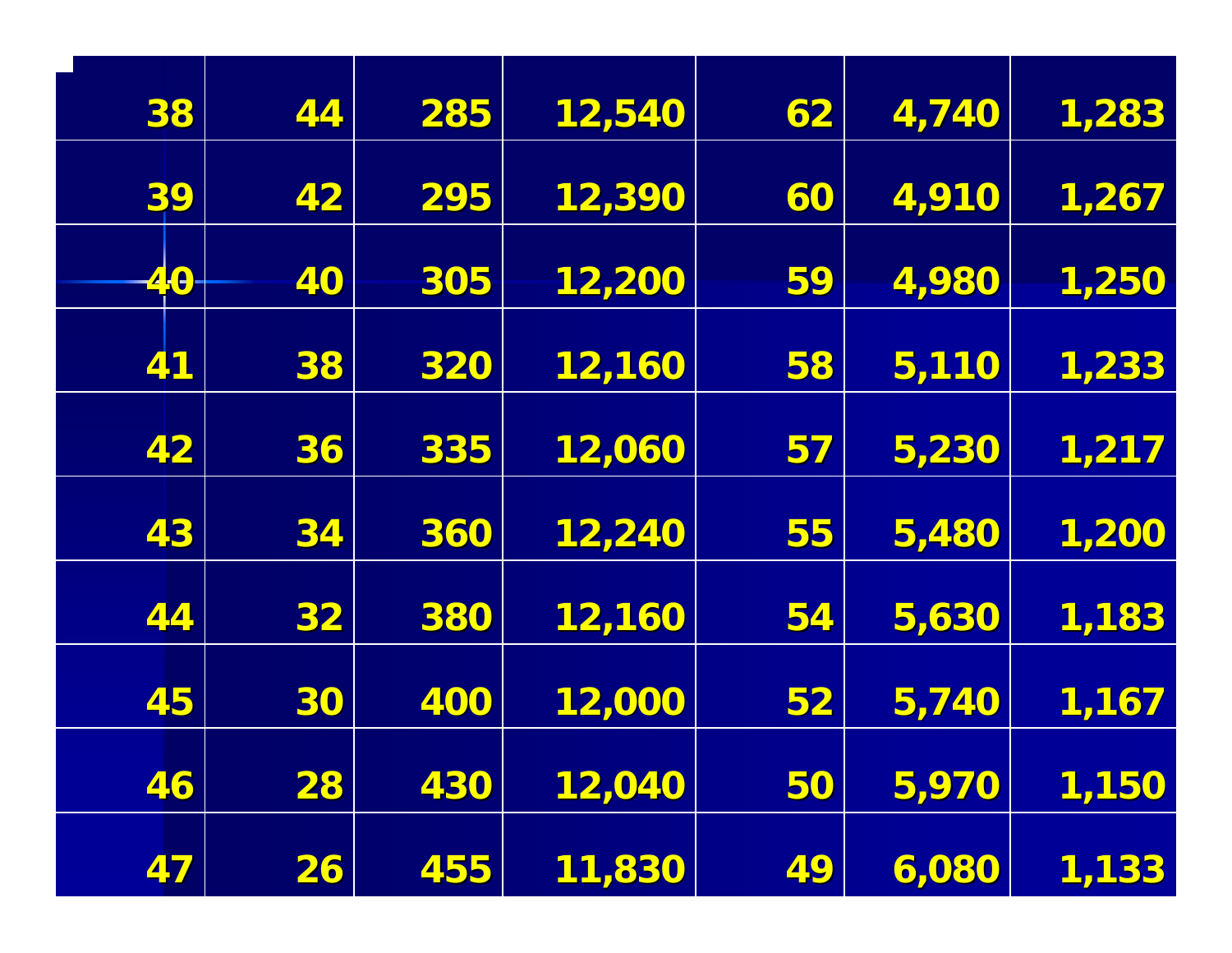|       | 48 | 24 | 490 | 11,760 | 49 | 6,280 | 1,117 |
|-------|----|----|-----|--------|----|-------|-------|
|       |    |    |     |        |    |       |       |
|       | 49 | 22 | 525 | 11,550 | 45 | 6,410 | 1,100 |
|       |    |    |     |        |    |       |       |
|       | 50 | 20 | 545 | 10,900 | 42 | 6,290 | 1,083 |
|       |    |    |     |        |    |       |       |
|       | 51 | 18 | 565 | 10,170 | 40 | 6,120 | 1,067 |
|       |    |    |     |        |    |       |       |
|       | 52 | 16 | 590 | 9,440  | 37 | 5,930 | 1,050 |
|       |    |    |     |        |    |       |       |
|       | 53 | 14 | 640 | 8,960  | 34 | 5,890 | 1,033 |
|       |    |    |     |        |    |       |       |
|       | 54 | 12 | 700 | 8,400  | 31 | 5,780 | 1,017 |
|       |    |    |     |        |    |       |       |
|       |    |    |     |        |    |       |       |
| 55-59 |    | 10 | 690 | 6,900  | 28 | 4,990 | 1,000 |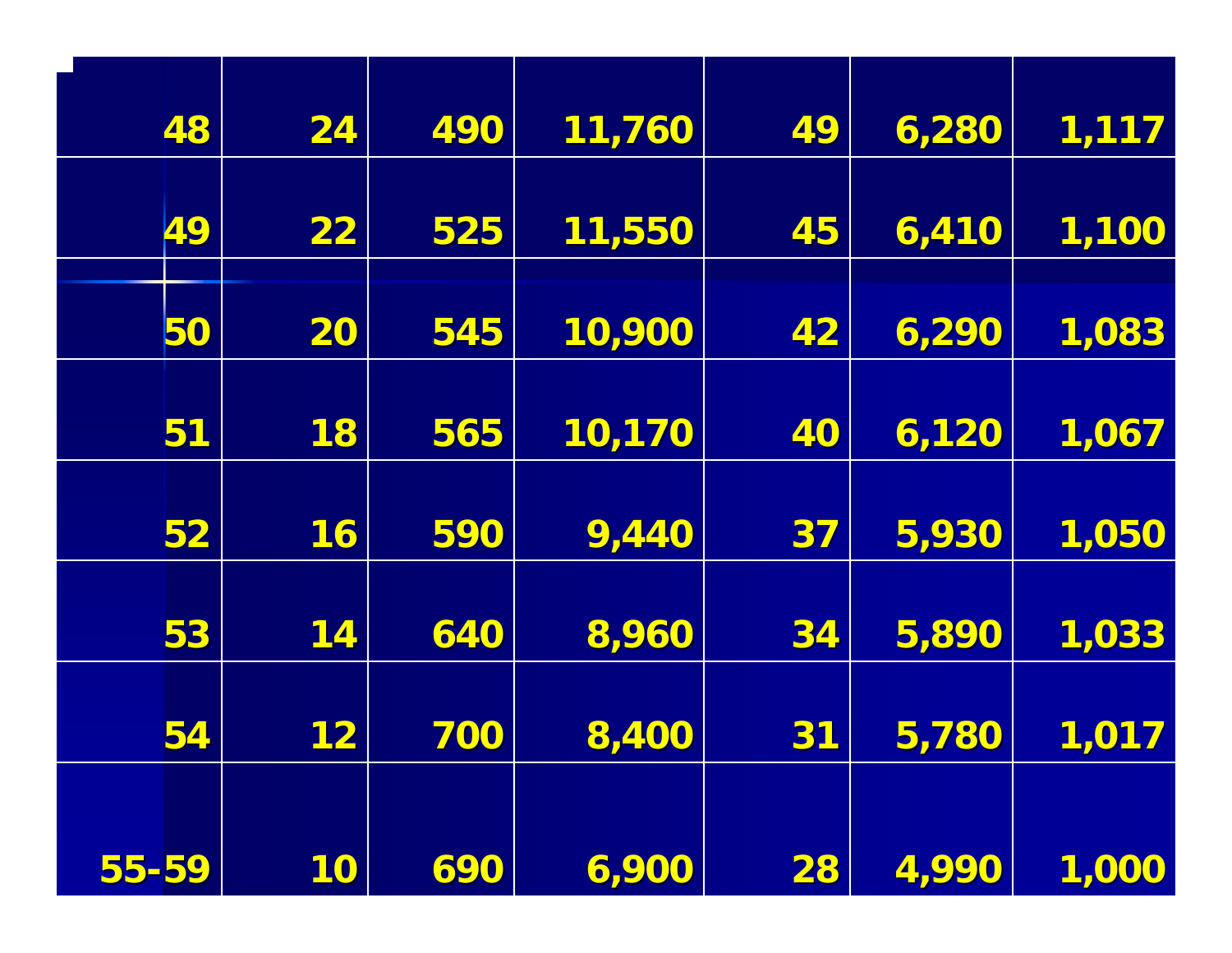

#### Standard Pension entitlement

### **<sup>❖</sup> Reduced Pension entitlement**

#### **❖ Survivor benefits**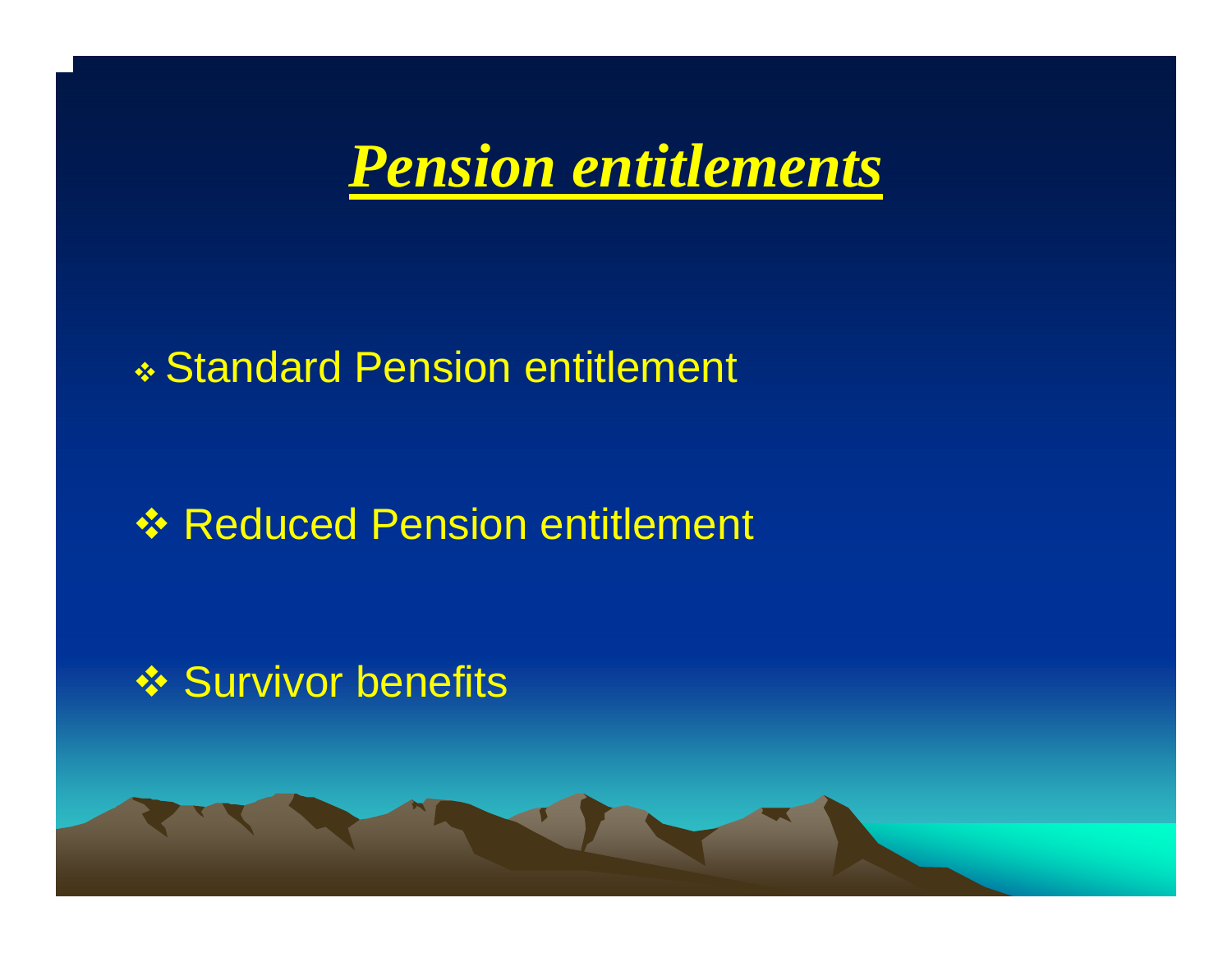### **Number of pensioners and amount paid as pension.**

| Year | <b>No. of pensioners</b> | <b>Rs. Paid as pension</b> |
|------|--------------------------|----------------------------|
| 1992 | 567                      | 1,711,500                  |
| 1993 | 1,137                    | 6,598,702                  |
| 1994 | 1,546                    | 14,570,491                 |
| 1995 | 2,177                    | 27,763,881                 |
| 1996 | 3,643                    | 59,135,217                 |
| 1997 | 4,758                    | 103,813,301                |
| 1998 | 5,566                    | 172,405,250                |
| 1999 | 6,712                    | 246,604,072                |
| 2000 | 7,967                    | 335, 189, 272              |
| 2001 | 10,366                   | 116,202,030                |
| 2002 | 14,271                   | 679,073,598                |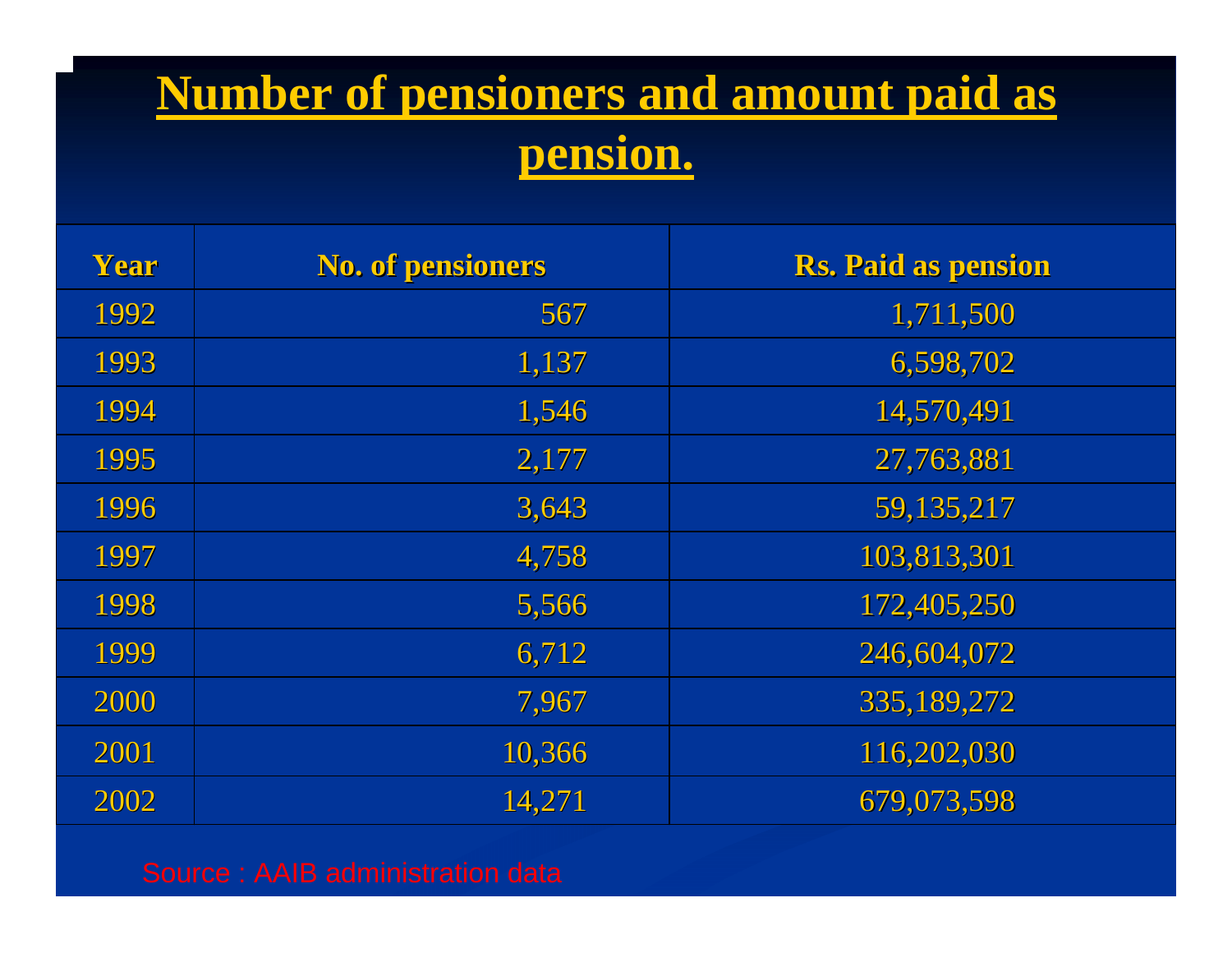*Social Security benefits*

- Disability benefits
- Disablement gratuity
- **❖** Death gratuity

Gratuities payable under disablement benefit, farmers' scheme

| Age at next date of birth  | Permanent partial | Permanent total  | <b>Deth</b> |
|----------------------------|-------------------|------------------|-------------|
| after disablement or death | disablement (Rs)  | disablement (Rs) | $($ Rs)     |
| Up to 33                   | 50,000            | 25,000           | 25,000      |
| 34-43                      | 40,000            | 20,000           | 20,000      |
| 44-51                      | 30,000            | 15,000           | 15,000      |
| $52 - 56$                  | 20,000            | 10,000           | 10,000      |
| $57 - 60$                  | 16,000            | 8,000            | 8,000       |
| 55-59 category             | 12,000            | 6,000            | 6,000       |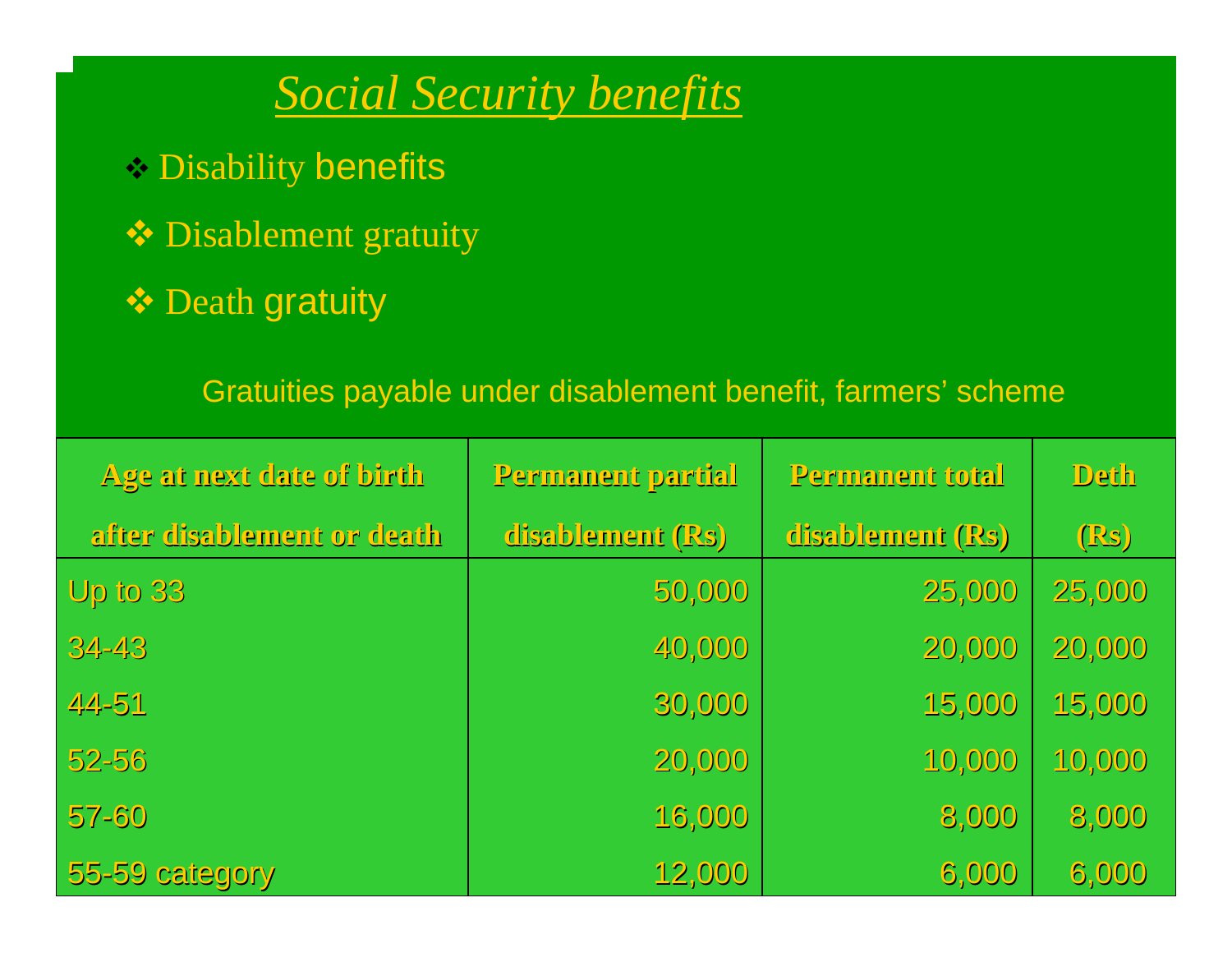#### *Enrolments in farmers' pension scheme*

| Year | <b>New enrollees</b> | <b>Cumulative total</b> | <b>Annual increase</b><br>(%) |
|------|----------------------|-------------------------|-------------------------------|
| 1987 | 13,459               | 13,459                  | $\blacksquare$                |
| 1988 | 21,810               | 35,269                  | 162                           |
| 1989 | 9,455                | 44,724                  | 27                            |
| 1990 | 38,712               | 83,436                  | 87                            |
| 1991 | 86,094               | 169,530                 | 103                           |
| 1992 | 45,004               | 214,534                 | 27                            |
| 1993 | 17,762               | 232,269                 | 8                             |
| 1994 | 10,973               | 243,269                 | $\overline{5}$                |
| 1995 | 15,952               | 259,221                 | $\overline{7}$                |
| 1996 | 45,404               | 304,625                 | 18                            |
| 1997 | 28,915               | 333,540                 | $\boldsymbol{9}$              |
| 1998 | 94,243               | 427,783                 | 28                            |
| 1999 | 80,120               | 507,903                 | 19                            |
| 2000 | 68,334               | 576,237                 | 13                            |
| 2001 | 72.208               | 648.445                 | 13                            |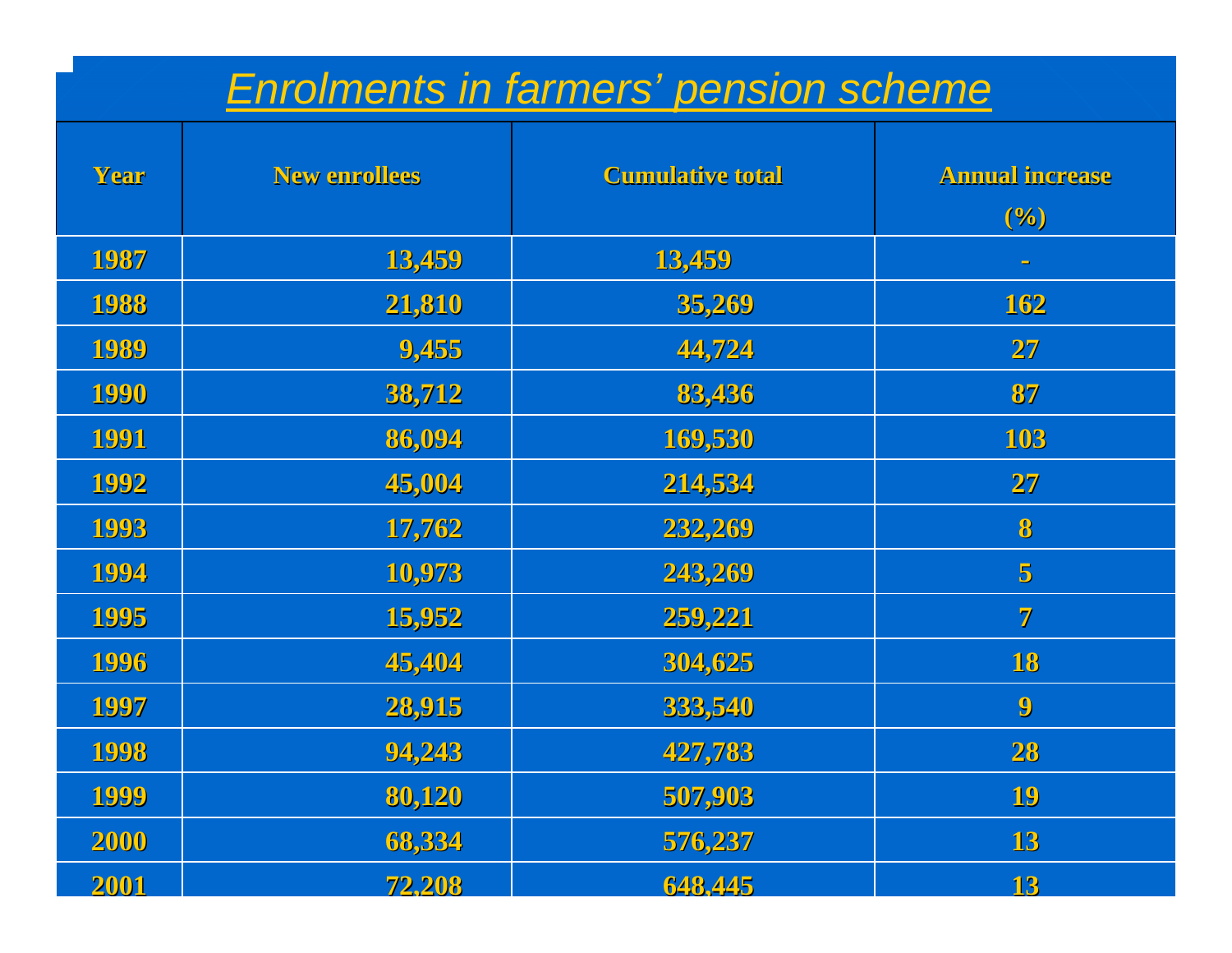

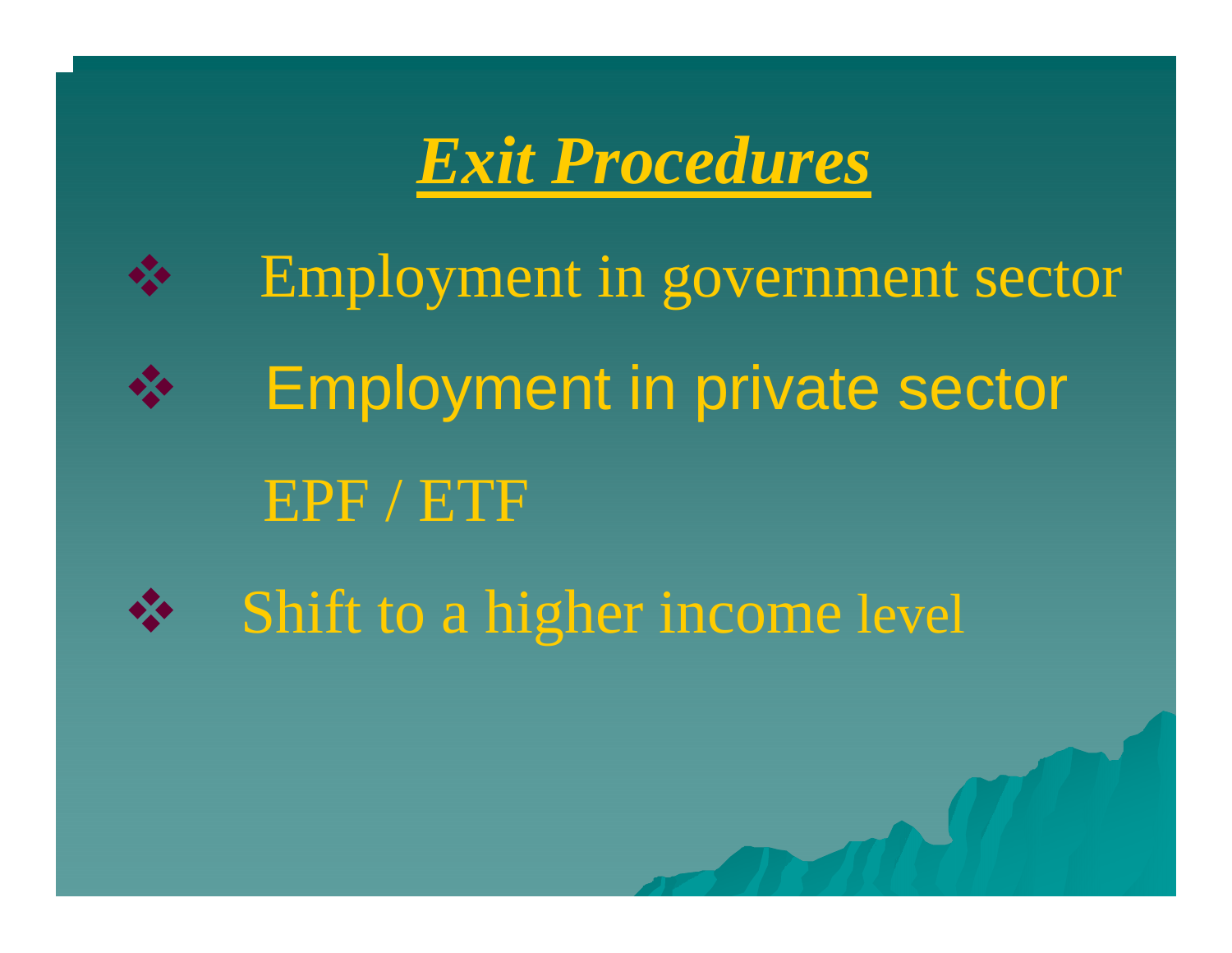

#### **Objectives Objectives**

- \* TO provide social security to fishermen during old age or disability and to their families given the risky nature of their occupation.
- $\frac{1}{2}$ Provide relief to dependents of fishermen upon death
- $\mathbf{r}_{\mathbf{c}}^{\mathbf{r}_{\mathbf{c}}}$ Promote habit of saving and thrift among fishermen
- $\mathbf{r}$ **Primary taget**  $-11,5000$
- $\mathbf{r}$ Enrolments at present Enrolments at present -51,000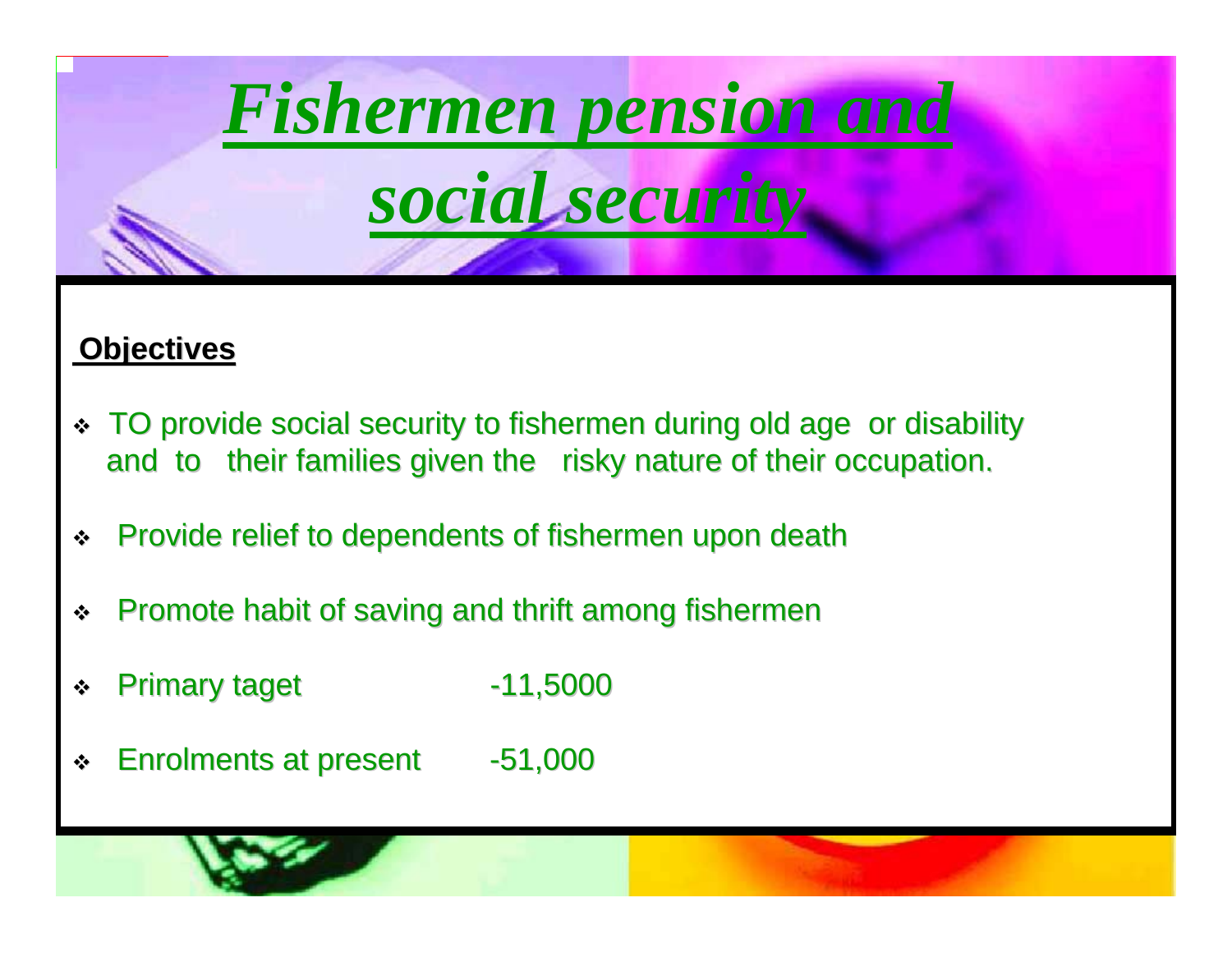# *Administration Administration*

- $\frac{1}{2}$ Administration and manager by AAIB
- District Headed by District Office of Depart of Aquatic Resources Development
	- Fisheries Inspectors
	- $\div$  **Fisheries extention officers**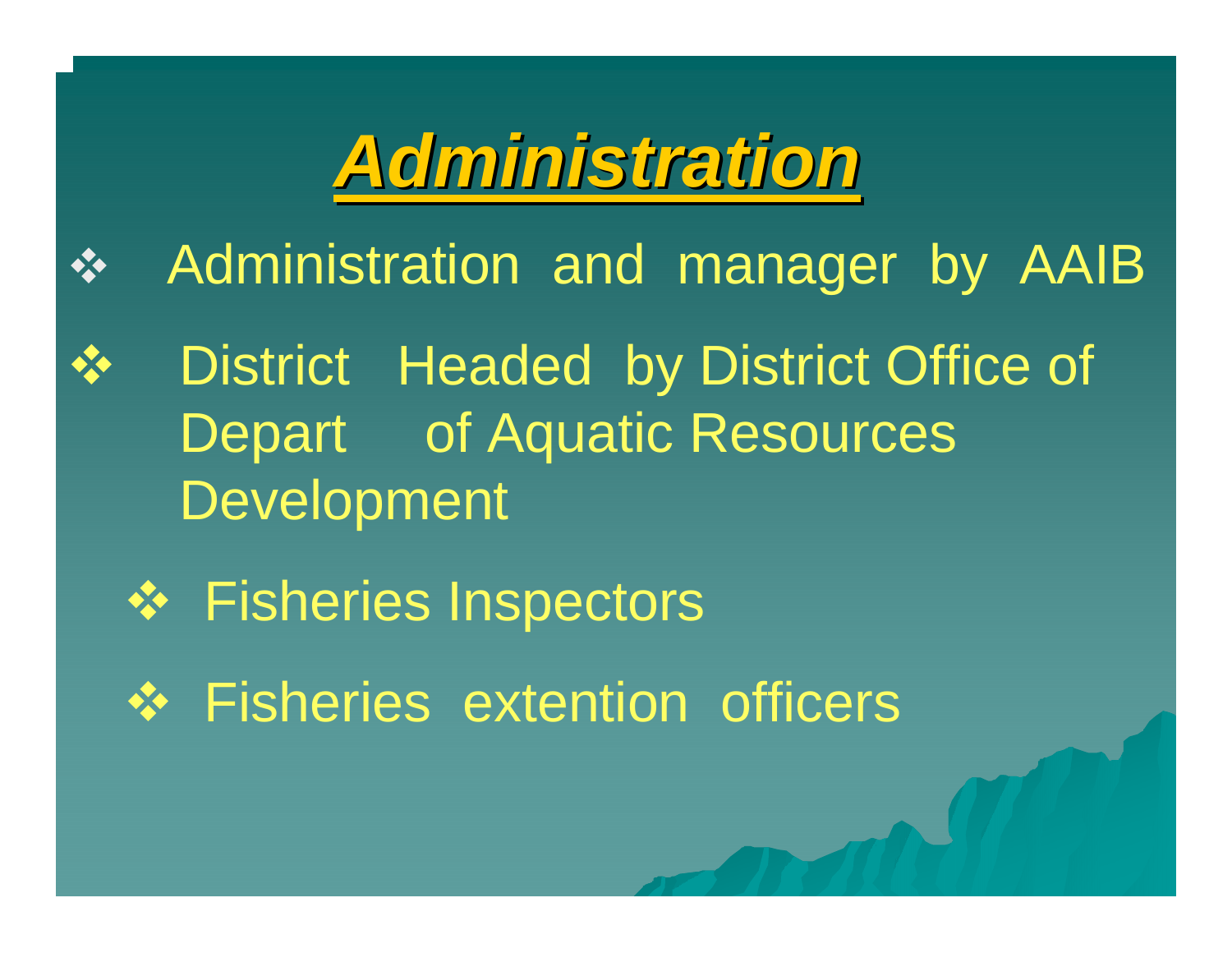### **Contribution**

¾ Regular basis until reaching vesting age. ( A pass book and a policy issued)

¾

¾

 Discount basis – life time payment in the year of enrolment. (A discount certificate and policy issued)

Option 1 – Outright deposit of the full discounted sum . Option 2 – Two or Four instalments over a period of 12 months.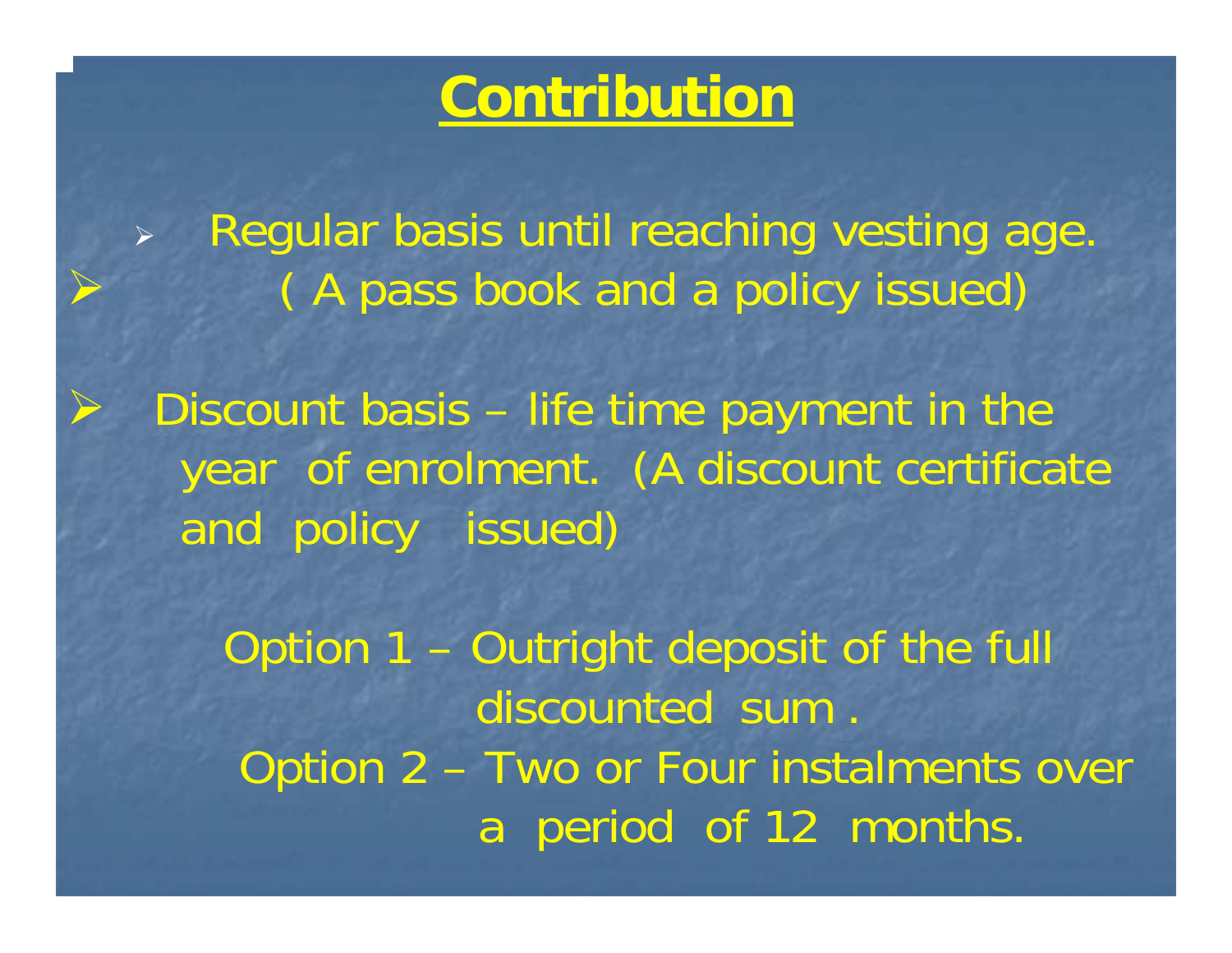**Contribution and pension schedule of fishermen's pension and social security Benefit scheme**

- 1. Age 2. No. of installments 3. Amount payable as quarterly instalment (Rs) 4. Total amount payable as quarterly instalment unit age 60 (Rs) 5. % of discount
- 6. Total amount payable under discount system (Rs)
- 7. Amount of monthly pension (Rs)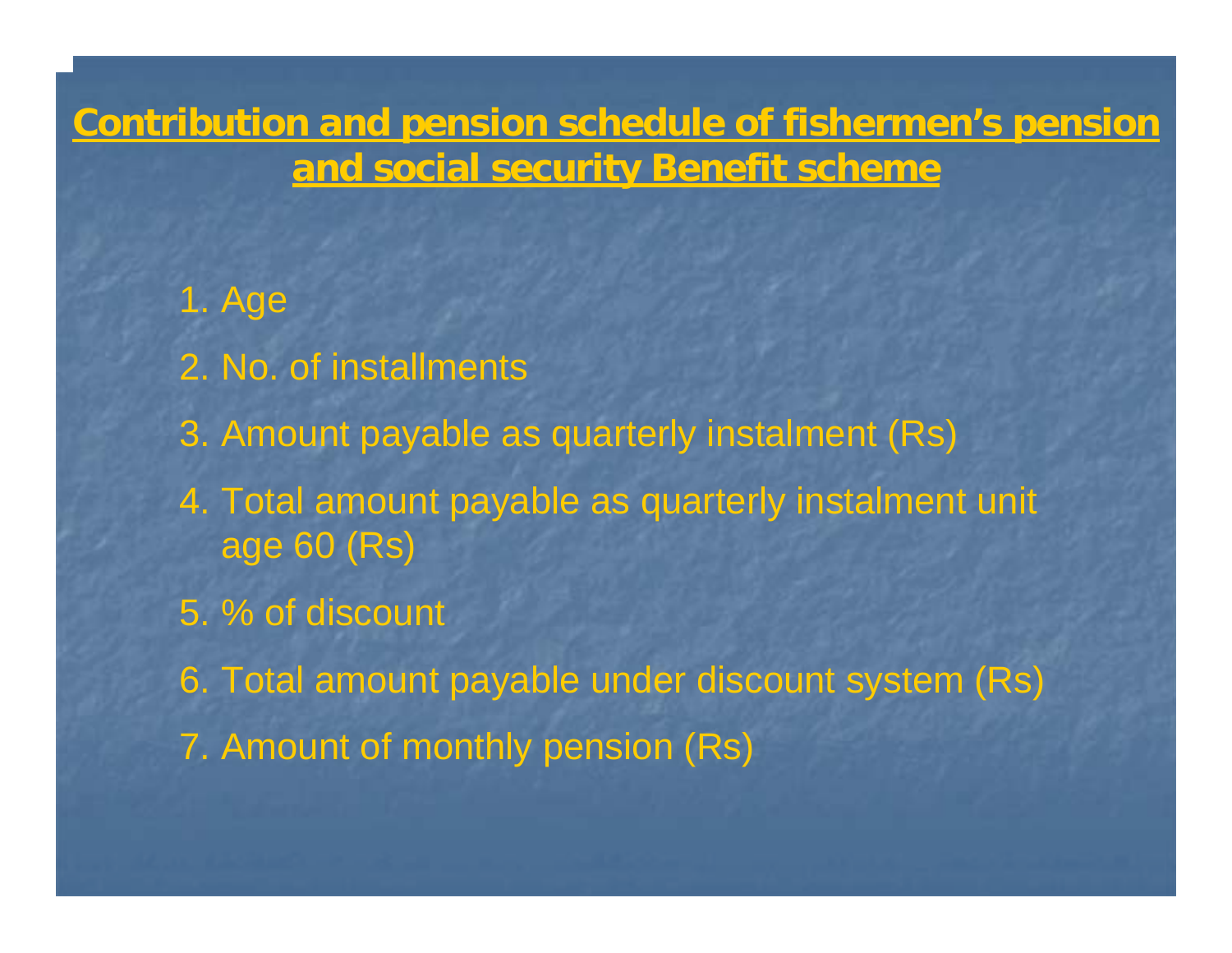#### **Contribution and pension schedule of fishermen's**

#### **pension and social security Benefit scheme**

| 1         | $\overline{2}$ | $3\overline{)}$ | 4 <sub>r</sub> | $5\overline{)}$ | $\ddot{\circ}$ | $\mathcal{I}$ |
|-----------|----------------|-----------------|----------------|-----------------|----------------|---------------|
| <b>18</b> | 168            | 65              | 10,920         | 75              | 2,720          | 4,167         |
| 19        | 164            | 68              | 11,152         | 75              | 2,810          | 3,834         |
| 20        | 160            | 70              | 11,200         | 74              | 2,900          | 3,500         |
| 21        | 156            | 73              | 11,388         | 74              | 2,980          | 3,167         |
| 22        | 152            | 75              | 11,400         | 73              | 3,060          | 3,000         |
| 23        | 148            | 78              | 11,544         | 73              | 3,140          | 2,834         |
| 24        | 144            | 80              | 11,520         | 72              | 3,210          | 2,667         |
| 25        | 140            | 83              | 11,620         | 72              | 3,280          | 2,500         |
| 26        | 136            | 85              | 11,560         | 71              | 3,350          | 2,334         |
| 27        | 132            | 88              | 11,616         | 70              | 3,420          | 2,167         |
| 28        | 128            | 90              | 11,520         | 70              | 3,480          | 2,000         |
| 29        | 124            | 93              | 11,532         | 69              | 3,540          | 1,834         |
| 30        | 120            | 95              | 11,400         | 69              | 3,590          | 1,667         |
| 31        | 116            | 100             | 11,600         | 68              | 3,740          | 1,584         |
| 32        | 112            | 108             | 12,096         | 67              | 3,980          | 1,500         |
| 33        | 108            | 113             | 12,204         | 66              | 4,120          | 1,417         |
| 34        | 104            | 118             | 12.272         | 65              | 4.240          | 1.367         |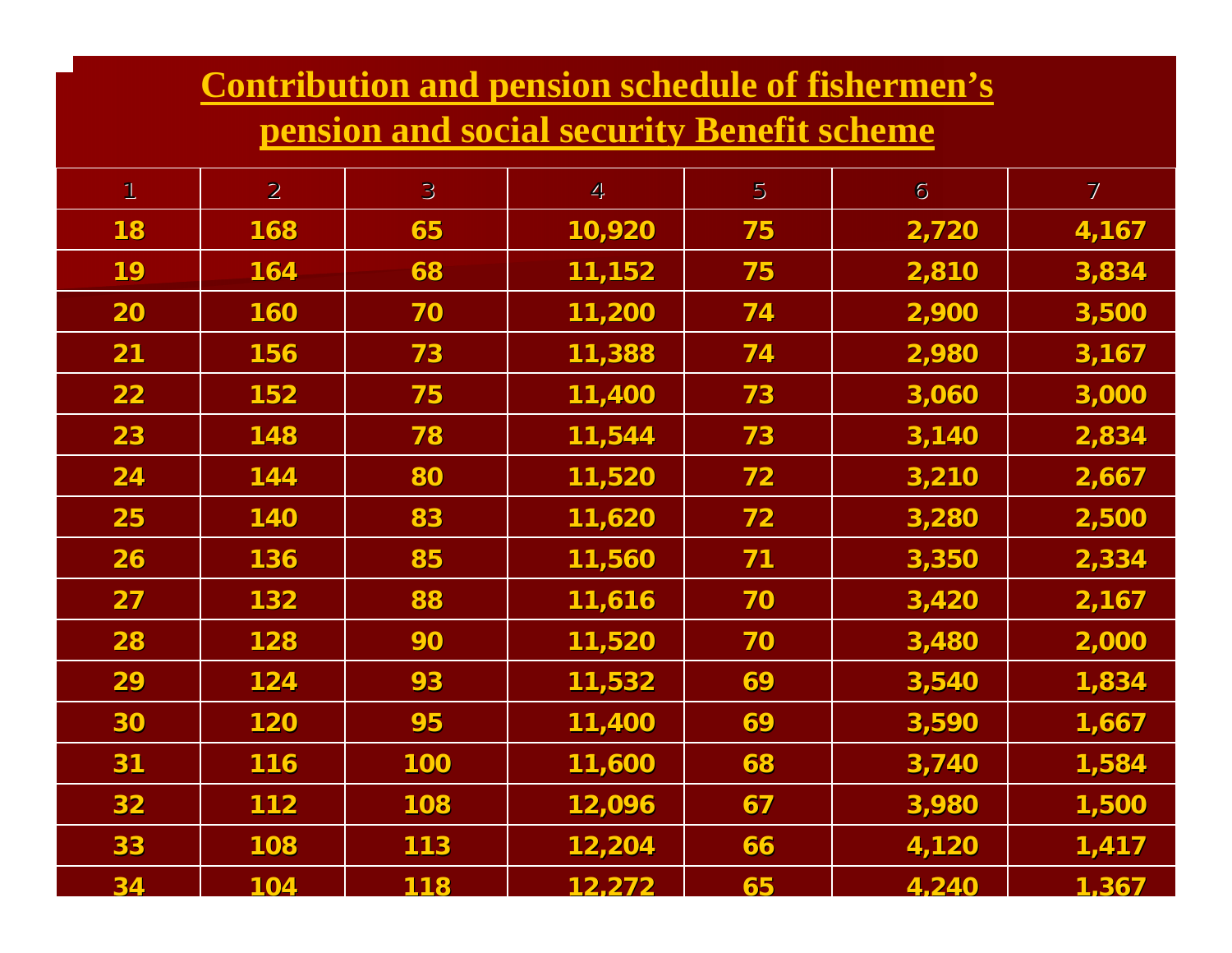| 36 <sub>1</sub> | 96 | 130        | 12,480 | 63 | 4,560 | 1,317 |
|-----------------|----|------------|--------|----|-------|-------|
| 37              | 92 | <b>135</b> | 12,420 | 62 | 4,660 | 1,300 |
| 38              | 88 | 143        | 12,584 | 62 | 4,740 | 1,284 |
| 39              | 84 | 148        | 12,432 | 60 | 4,910 | 1,267 |
| 40              | 80 | 153        | 12,240 | 59 | 4,980 | 1,250 |
| 41              | 76 | 160        | 12,160 | 58 | 5,110 | 1,234 |
| 42              | 72 | <b>168</b> | 12,096 | 57 | 5,230 | 1,217 |
| 43              | 68 | 180        | 12,240 | 55 | 5,480 | 1,200 |
| 44              | 64 | 190        | 12,160 | 54 | 5,630 | 1,184 |
| 45              | 60 | 200        | 12,000 | 52 | 5,740 | 1,167 |
| 46              | 56 | 215        | 12,040 | 50 | 5,970 | 1,150 |
| 47              | 52 | 228        | 11,856 | 49 | 6,080 | 1,134 |
| 48              | 48 | 245        | 11,760 | 49 | 6,280 | 1,117 |
| 49              | 44 | 263        | 11,572 | 45 | 6,410 | 1,100 |
| 50              | 40 | 273        | 10,920 | 42 | 6,290 | 1,084 |
| 51              | 36 | 283        | 10,188 | 40 | 6,120 | 1,067 |
| 52              | 32 | 295        | 9,440  | 37 | 5,930 | 1,050 |
| 53              | 28 | 320        | 8,960  | 34 | 5,890 | 1,034 |
| 54              | 24 | 350        | 8,400  | 31 | 5,780 | 1,017 |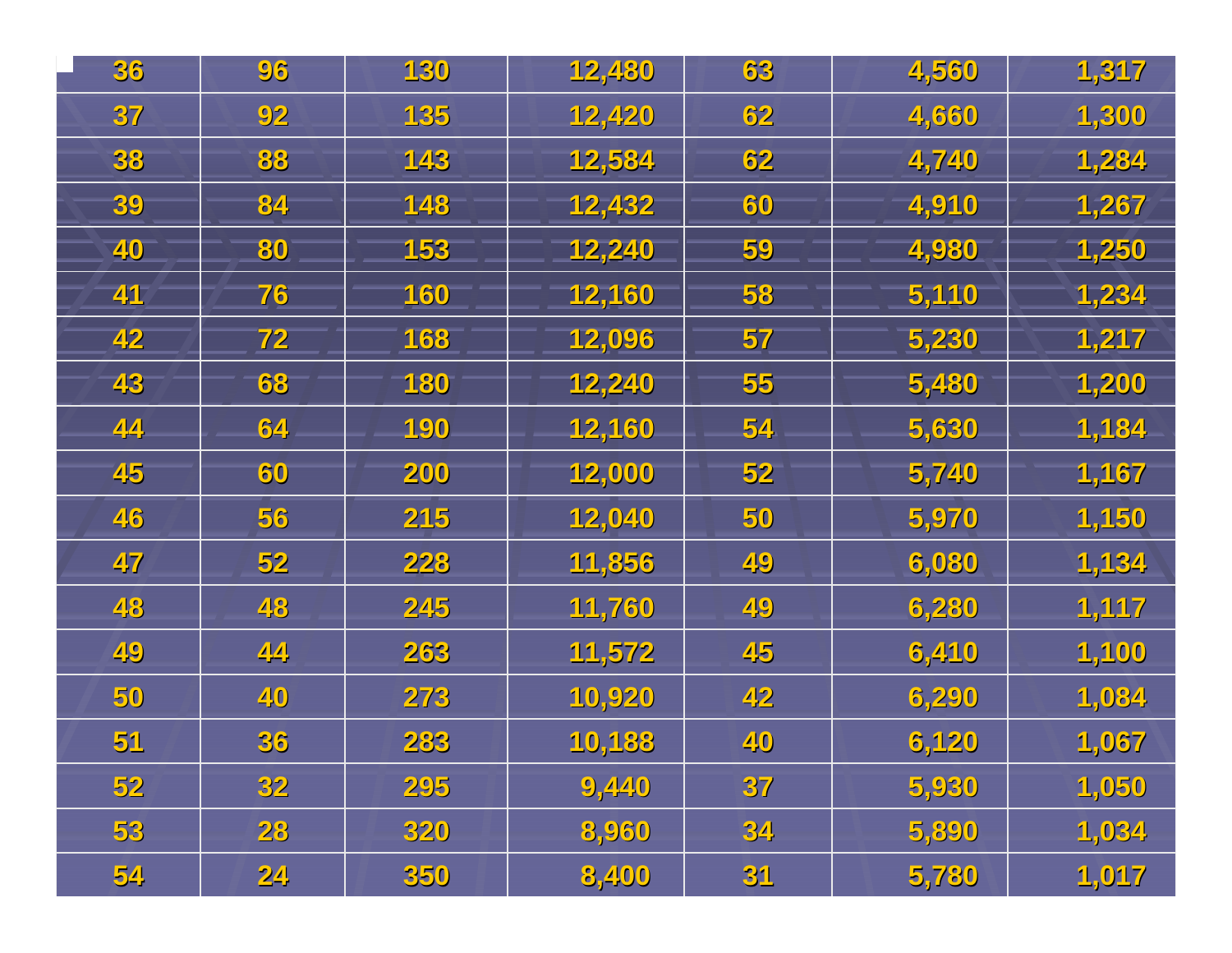

### **Standard Pension**

#### Survivor benefits

### **Disablement benefits**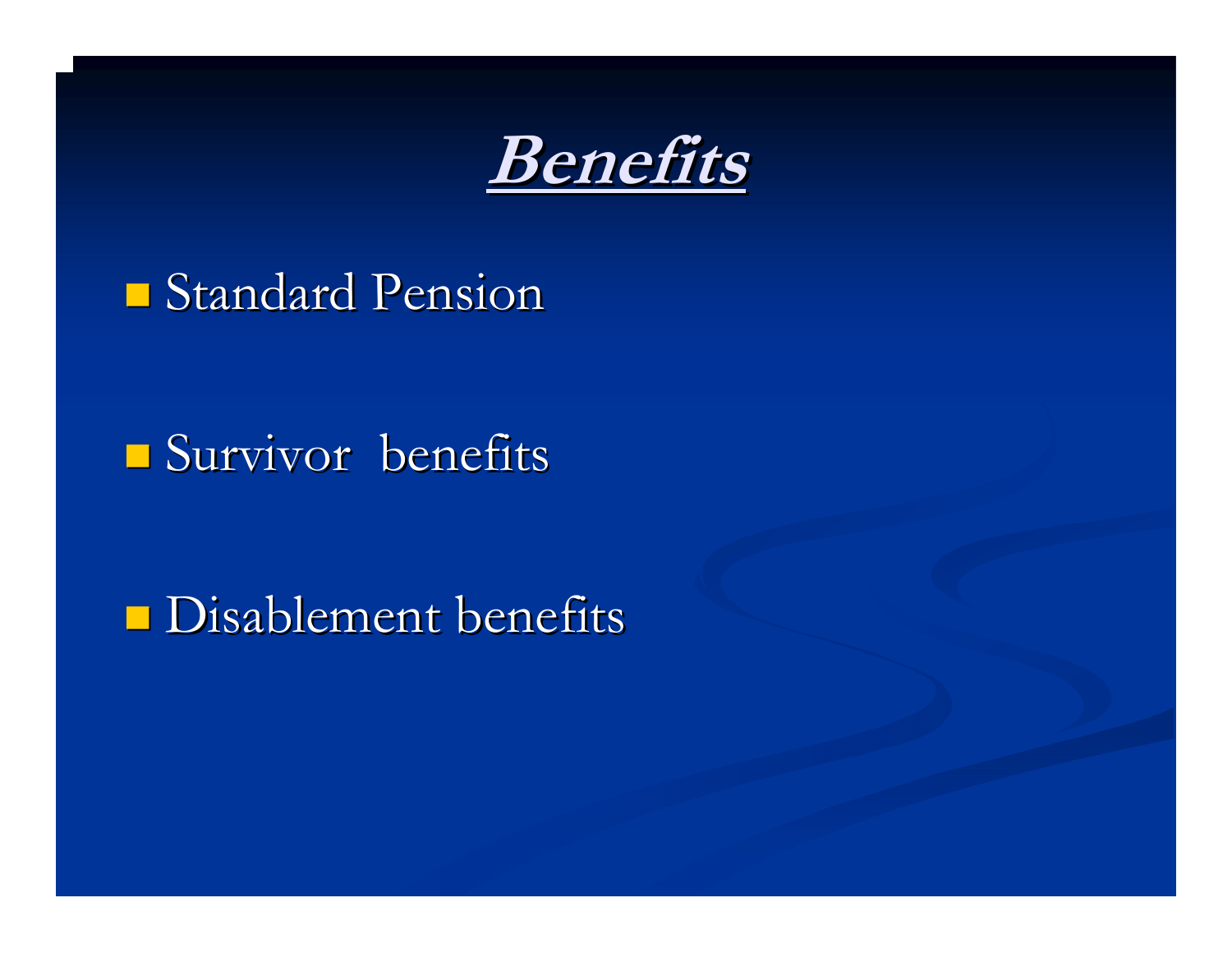### *Gratuities payable under disablement benefit, fishermen's scheme*

| <b>Age at next date of</b> | <b>Permanent partial</b> | <b>Permanent total</b> | <b>Death</b> |
|----------------------------|--------------------------|------------------------|--------------|
| birth after disablement    | disablement (Rs)         | disablement (Rs)       | (Rs)         |
| or death (year)            |                          |                        |              |
|                            |                          |                        |              |
| Up to $33$                 | 50,000                   | 25,000                 | 25,000       |
| $34 - 43$                  | 40,000                   | 20,000                 | 20,000       |
| $44 - 51$                  | 30,000                   | 15,000                 | 15,000       |
| $52 - 56$                  | 20,000                   | 10,000                 | 10,000       |
| $57 - 60$                  | 16,000                   | 8,000                  | 8,000        |
| 55-59 category             | 12,000                   | 6,000                  | 6,000        |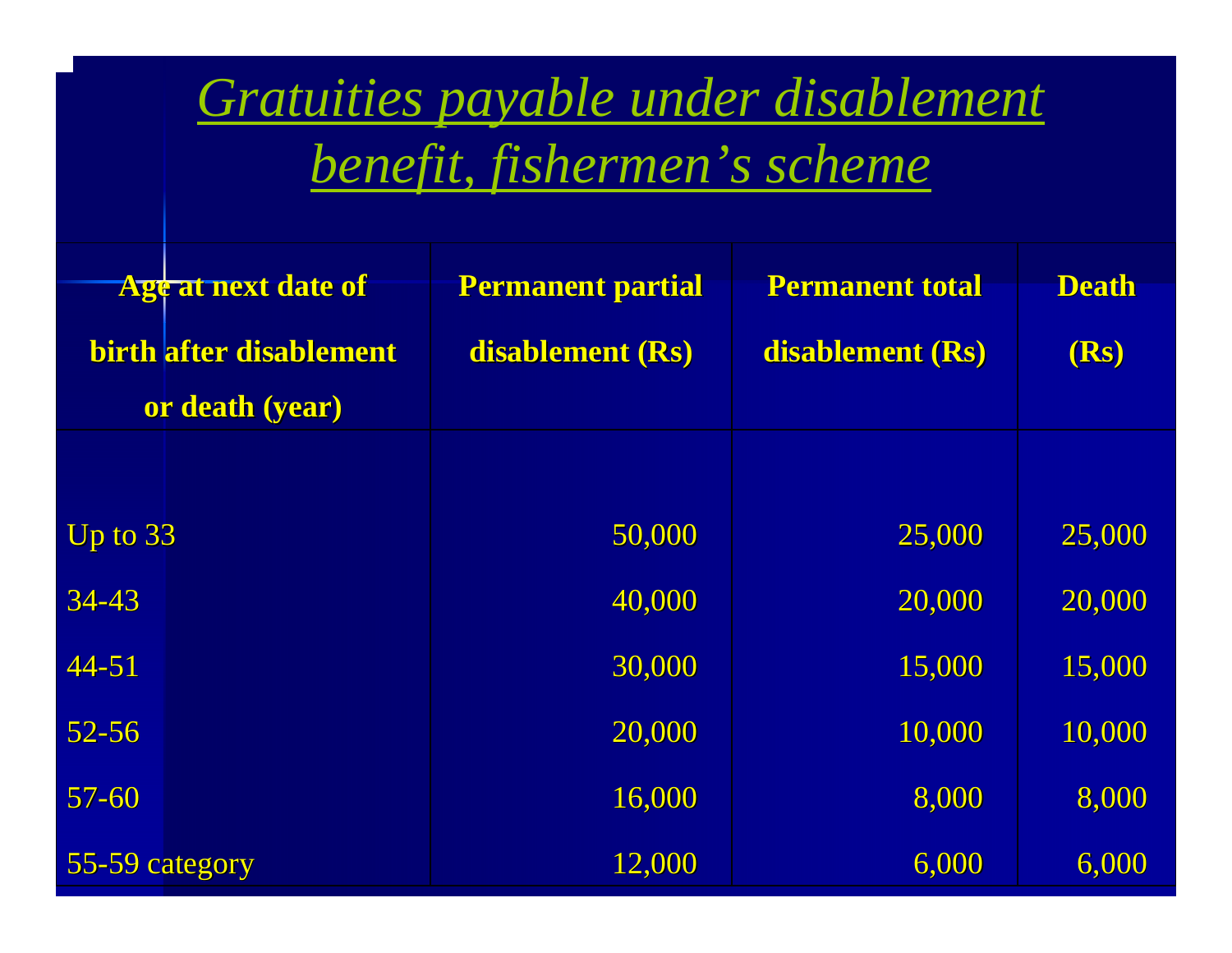|       |                   | Trends in enrolment and pensioners, |            |
|-------|-------------------|-------------------------------------|------------|
|       |                   | fishermen's scheme, 1991-2002       |            |
| Year  | <b>Enrolments</b> | <b>Increase in</b>                  | <b>New</b> |
|       | during year       | total enrolments(%)                 | pensioners |
| 1991  | 7,506             |                                     |            |
| 1992  | 7,099             | 95                                  |            |
| 1993  | 2,900             | 20                                  |            |
| 1994  | 5,908             | 34                                  |            |
| 1995  | 2,600             | 11                                  |            |
| 1996  | 5,250             | 20                                  | 96         |
| 1997  | 3,214             | 10                                  | 41         |
| 1998  | 2,289             | $\overline{7}$                      | 26         |
| 1999  | 3,527             | 10                                  | 56         |
| 2000  | 3,110             | 8                                   | 65         |
| 2001  | 3,573             | 8                                   | 78         |
| 2002  | 1,399             | $\overline{3}$                      | 58         |
| Total | 48,375            |                                     | 420        |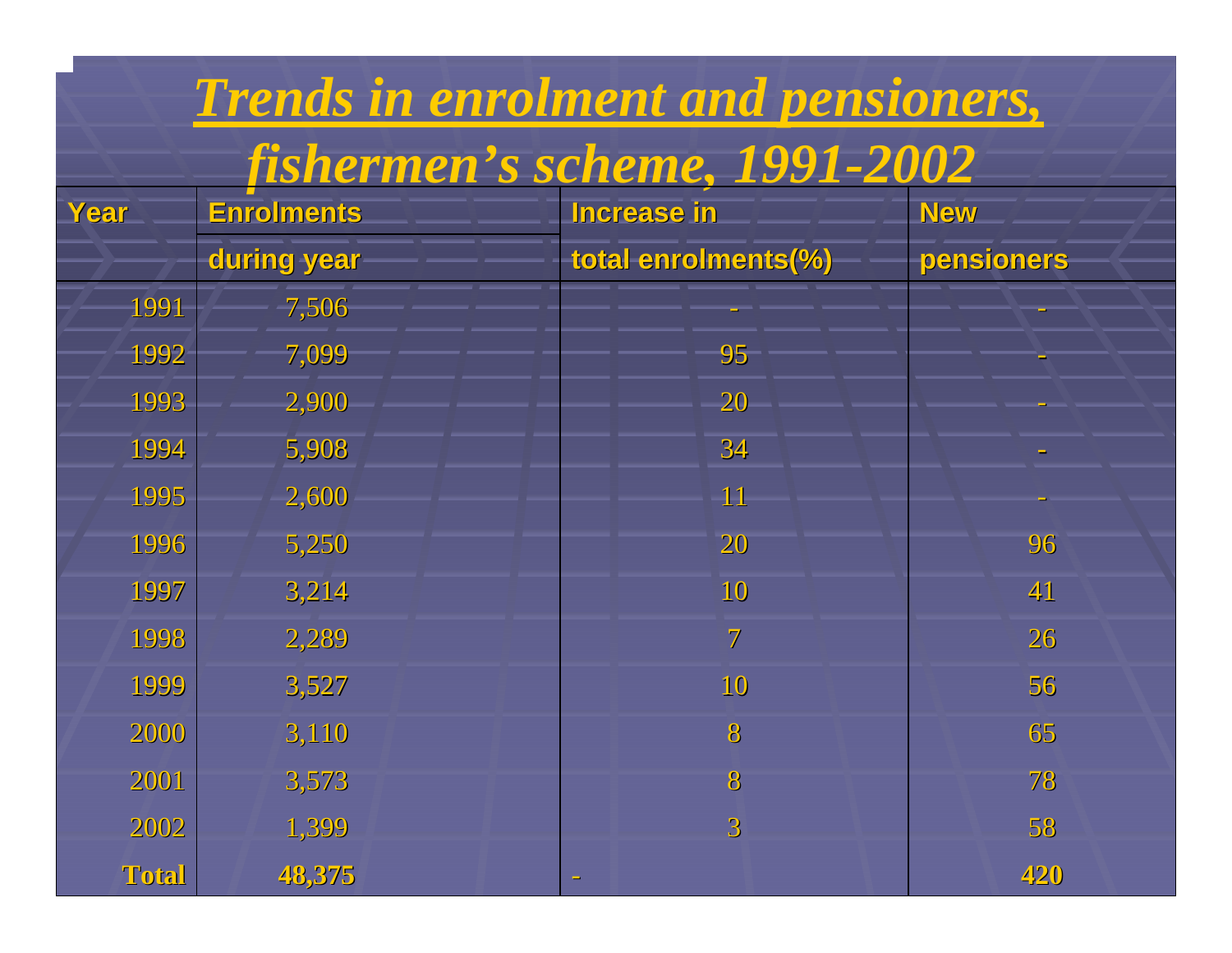Pension and Social Security Benefit Scheme for the Self-Employed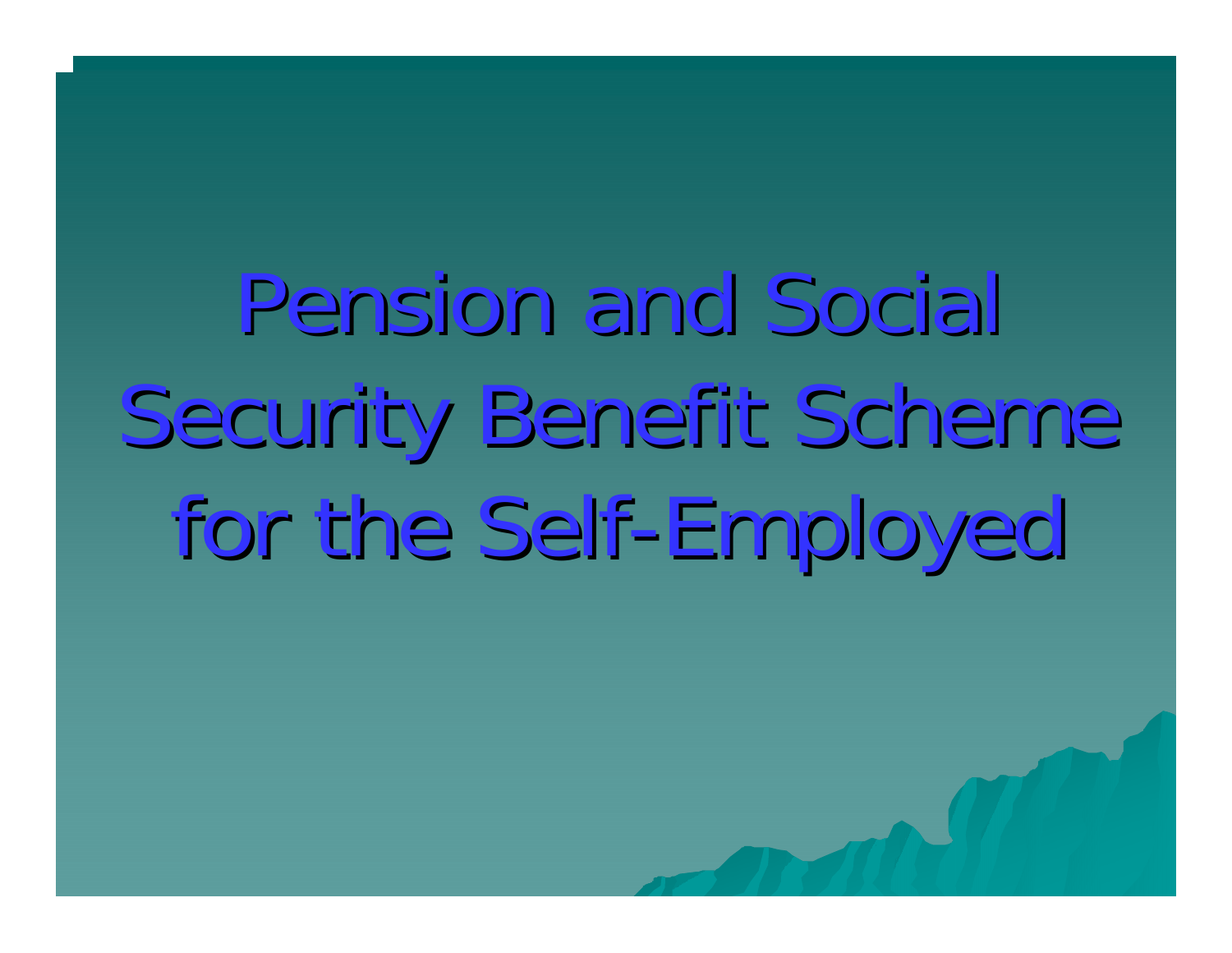### **OBJECTIVES OF THE SCHEME**

- **To provide social security to self-employed** persons during old age and disability
- **To provide relief to dependents of self** employed persons upon death
- **To encourage them to be in their profession** and develop capabilities and skills
- To encourage youth to be self-employed and develop capabilities and skills
- $\blacksquare$  To educate self-employed persons on the benefits of thrift and resource management
- **To improve the living standards of self**  $\mathcal{L}_{\mathcal{A}}$ employed person employed person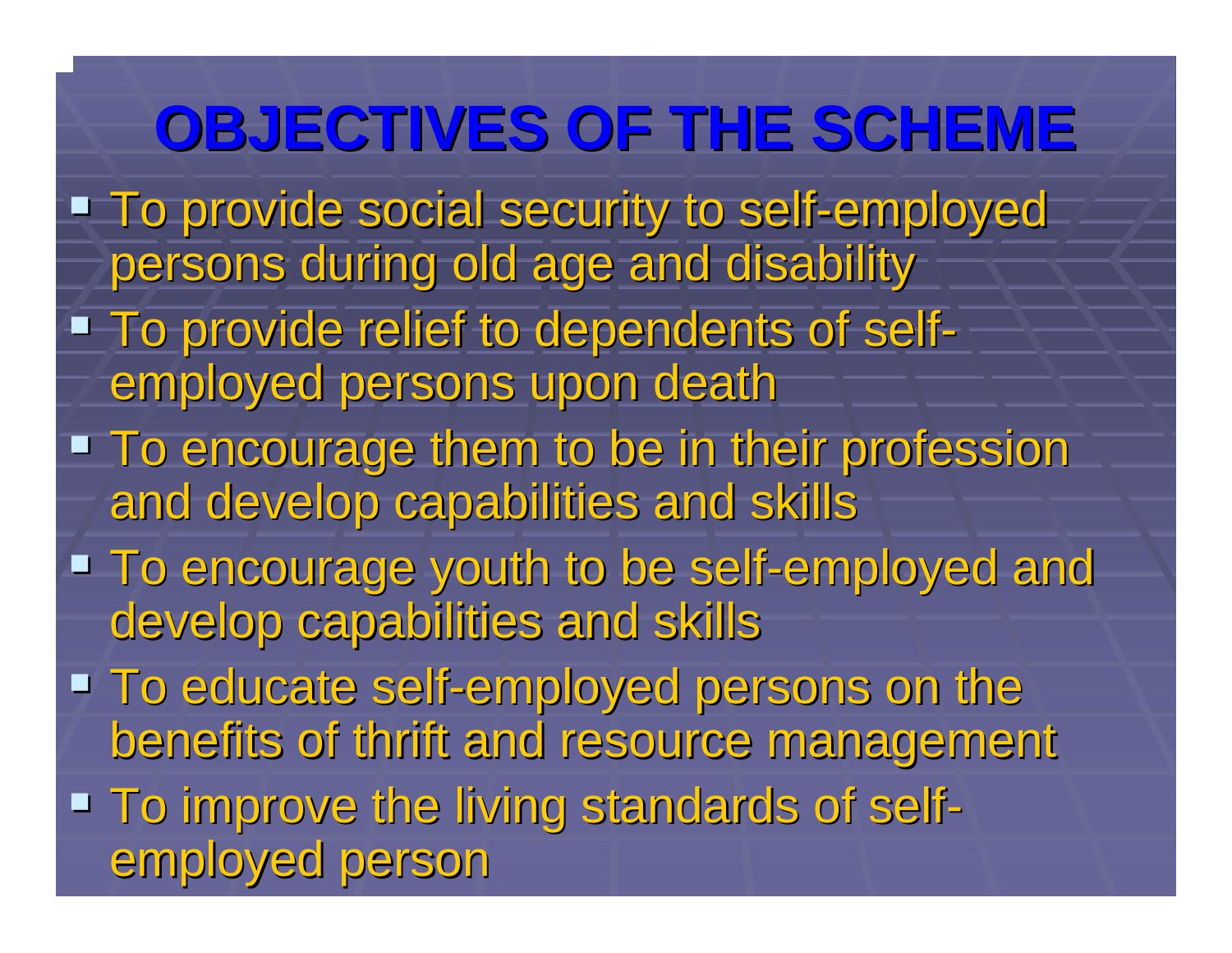# Administration

### **Board of director Board of director**

### **Chairman is the C E O Chairman is the C E O**

**Example 13 Section 19 Section 19 Section 2 Bulge 19 Section 2 Property Coordinates Section 2 Property Rev Secretaries** 

### **Social Service officers other Field Officers on Social Service of Figure 1.5 Social Service Service Service Service Service Service Service Service Service Service Service Service Service Service Service Service Service S**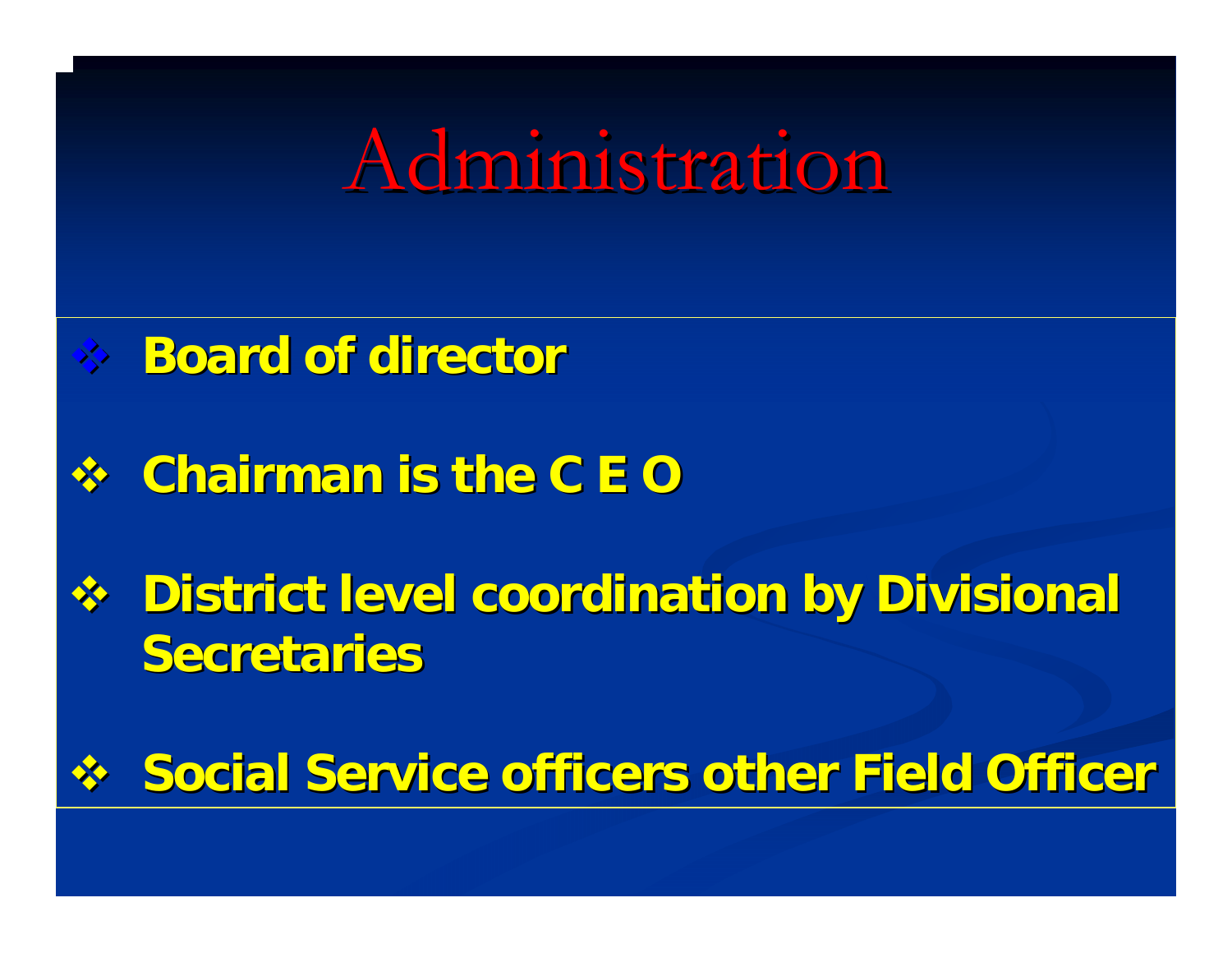

#### **D** Option 1 <u>- By monthly installments</u>

#### **P** Option 2 By one off payment

**Deption 3** By four instalments during the year of enrolement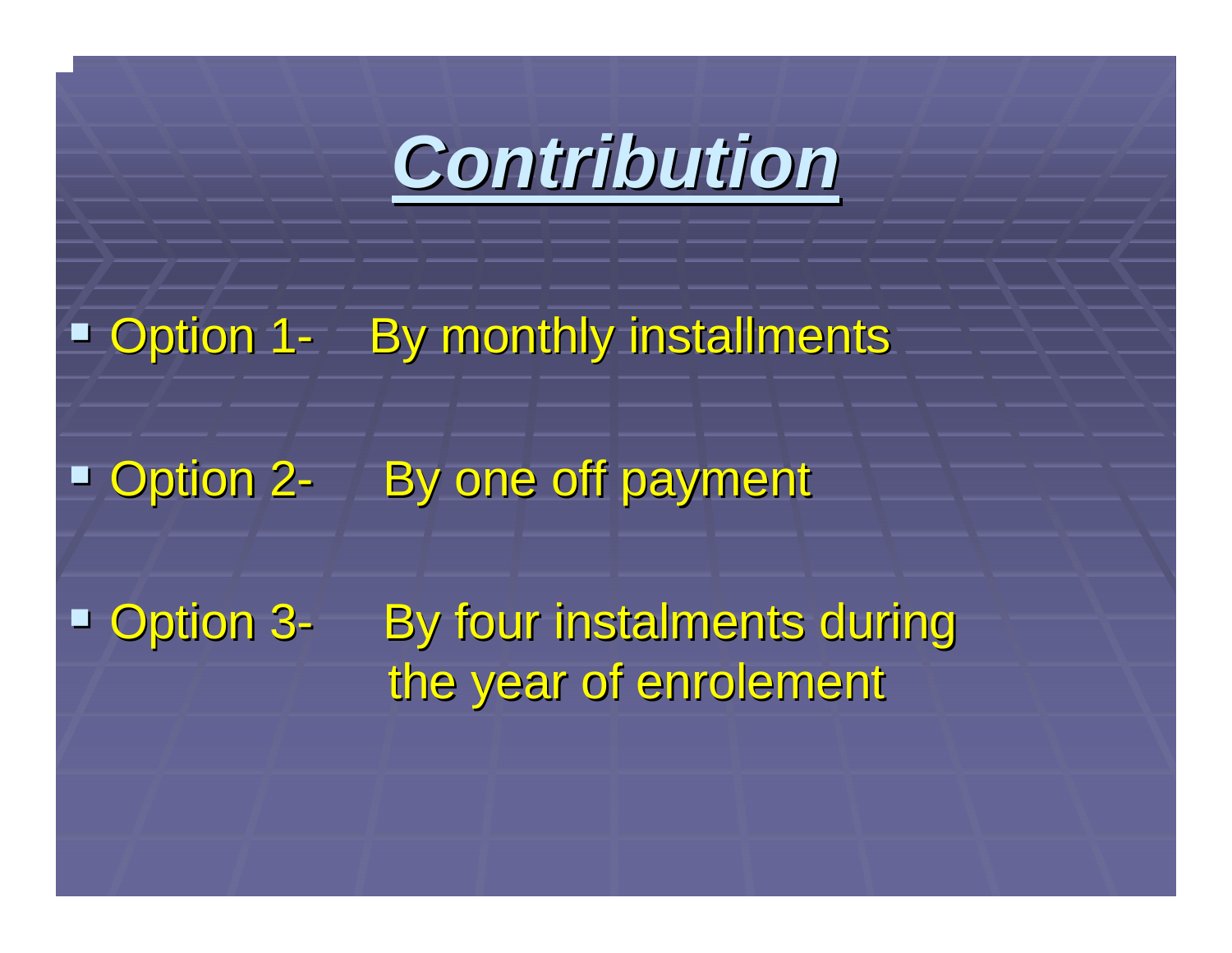# Benefits

•• Pension benifits on completion of age 60

• In case of the death of the

• member pension to the spouse till he/she complete age 80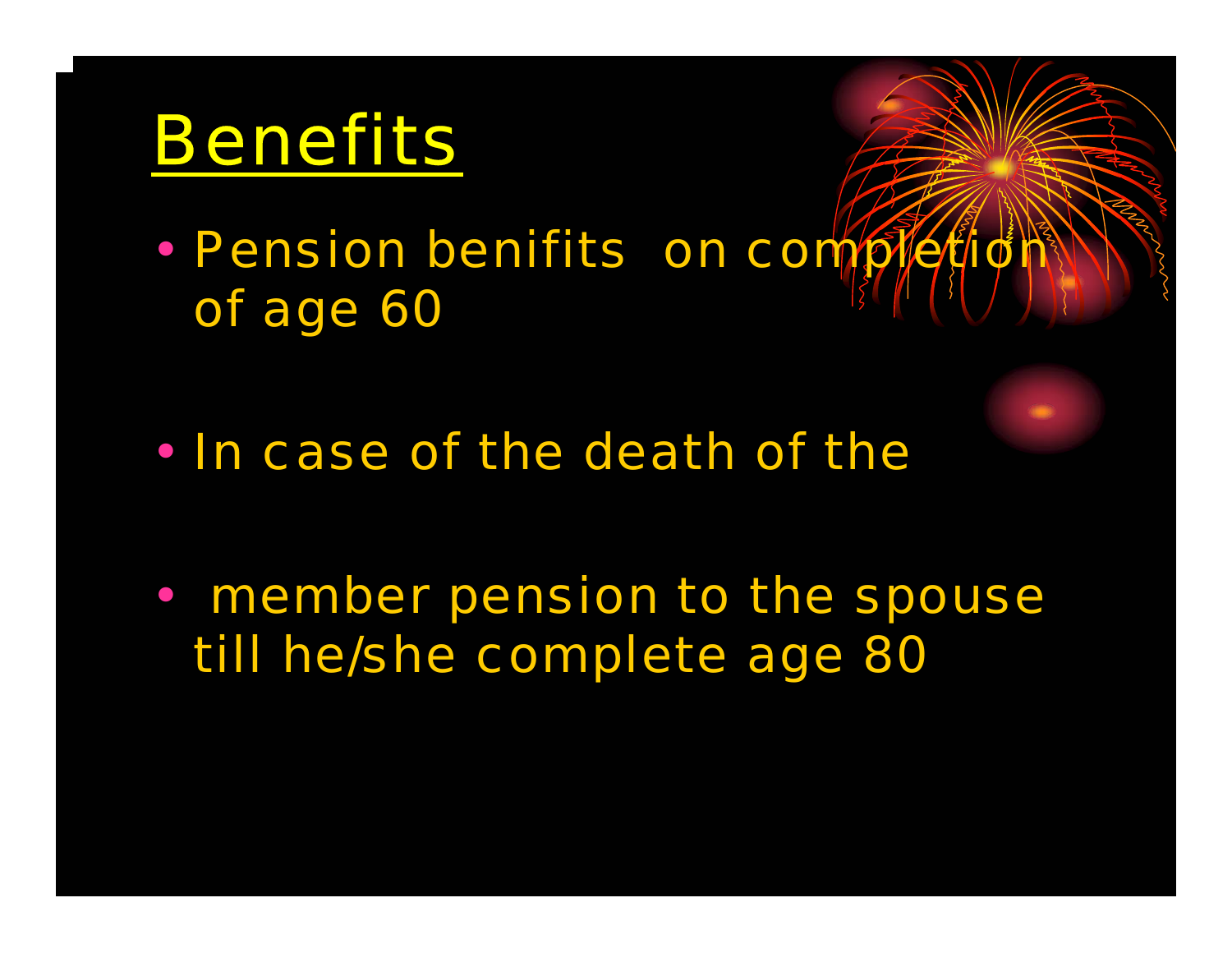### Insurance benefits

**Permanent total disablement benefit** 

**Permanent partial disablement benefit** 

**Death gratuity disablement benefit**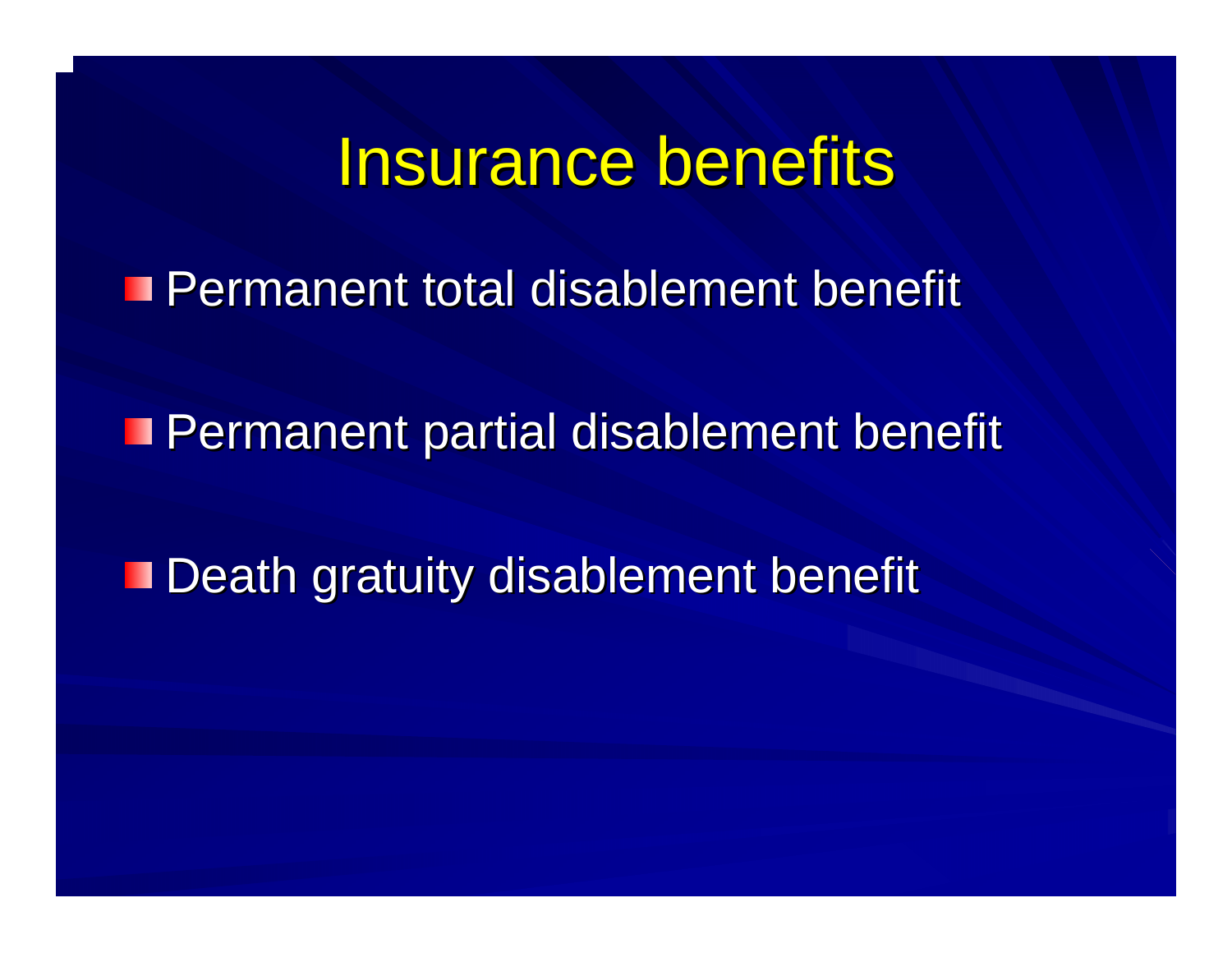#### *OCCUPATIONAL CATEGORY*

- Production excluding primary produce of agriculture, fisheries and **livestock**
- П Forestry and hunting
- П Mining and quarrying
- $\sim$ **Manufacturing**

П

- $\sim$ Storage and packing
- $\Box$ Building and construction
- $\Box$ Electricity, gas and water
- $\Box$ **Transport**
- $\Box$ Repair and maintenance

Trade and commerce

 $\Box$ 

 $\Box$ 

- Insurance and banking
- $\Box$  Real estate and business services
- $\Box$ **Communications**
- $\Box$  Community, social and personal services
- $\Box$  Occupation in any other sector excluding
	- Those covered by Farmers' and Fishermen's
- $\Box$  Social Security Benefit Scheme Acts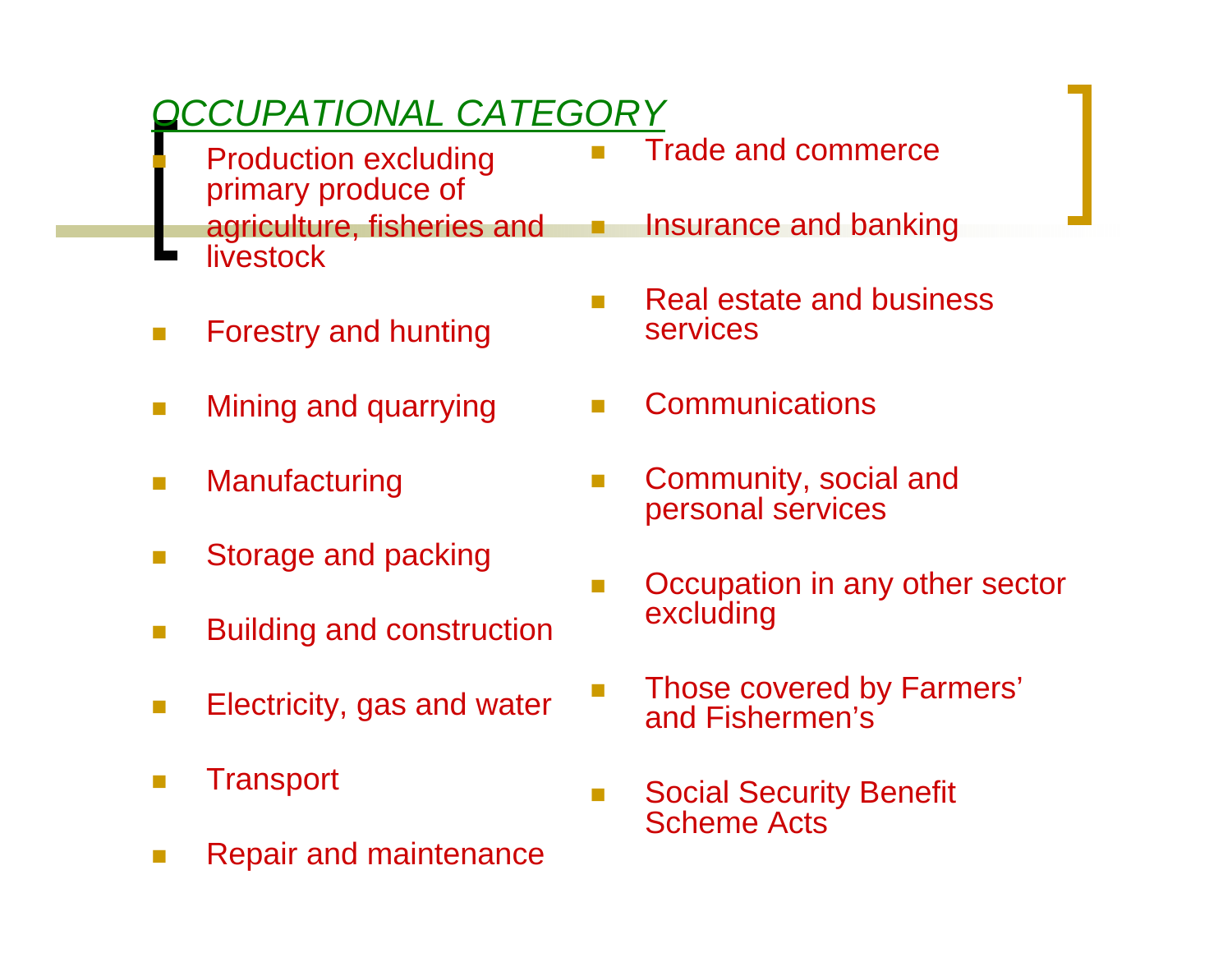### **ELIGIBILITY ELIGIBILITY**

| Age |            | Other<br><b>Qualifications</b>                                                                                                                      | Age at which<br>pension is payable                                                                                                                                             |
|-----|------------|-----------------------------------------------------------------------------------------------------------------------------------------------------|--------------------------------------------------------------------------------------------------------------------------------------------------------------------------------|
| Min | <b>Max</b> |                                                                                                                                                     |                                                                                                                                                                                |
| 18  | 59         | Non-entitlement<br>to a pension/<br>benefit under EPF<br>Not beneficiaries<br>or pensioners<br>under death of<br>spouse<br>Non-income tax<br>payers | On completion of<br>60 years if enrolled<br>at 18-54 years of<br>age<br>On completion of 5<br>years from the date<br>of joining scheme<br>if enrolled at 55-59<br>years of age |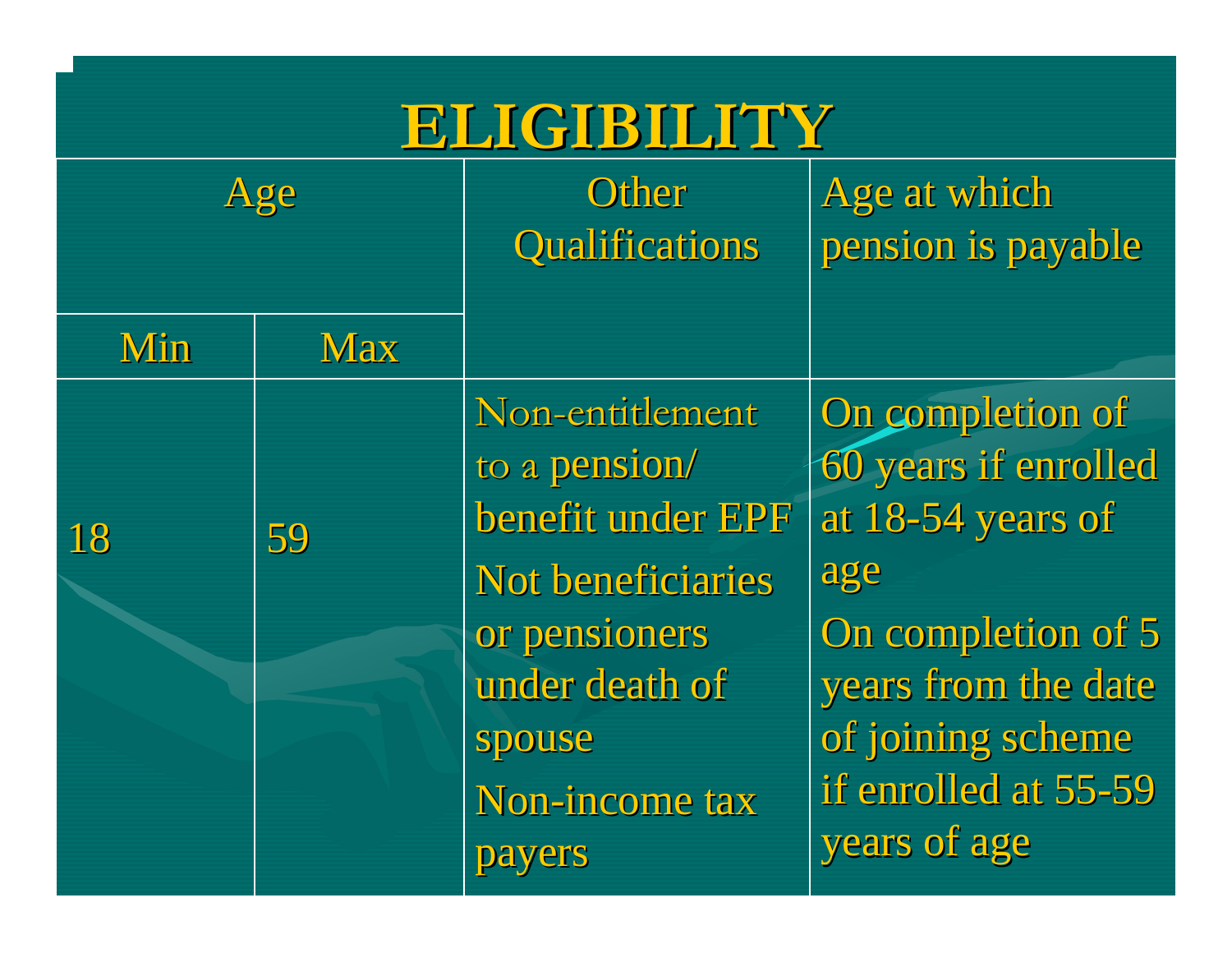### *Death Gratuities and Disablement Payment*

| Age at<br>enrolment<br>(Year) | Age as at the<br>disablement                          | <b>Gratuity</b><br><b>Total disablement</b>    | <b>Gratuity</b>                               |
|-------------------------------|-------------------------------------------------------|------------------------------------------------|-----------------------------------------------|
| 18-54                         | 18-33<br>$34 - 43$<br>$44 - 51$<br>$52 - 56$<br>57-60 | 50,000<br>40,000<br>30,000<br>20,000<br>16,000 | 25,000<br>20,000<br>15,000<br>10,000<br>8,000 |
| $55 - 59$                     | $55 - 60$                                             | 12,000                                         | 6,000                                         |